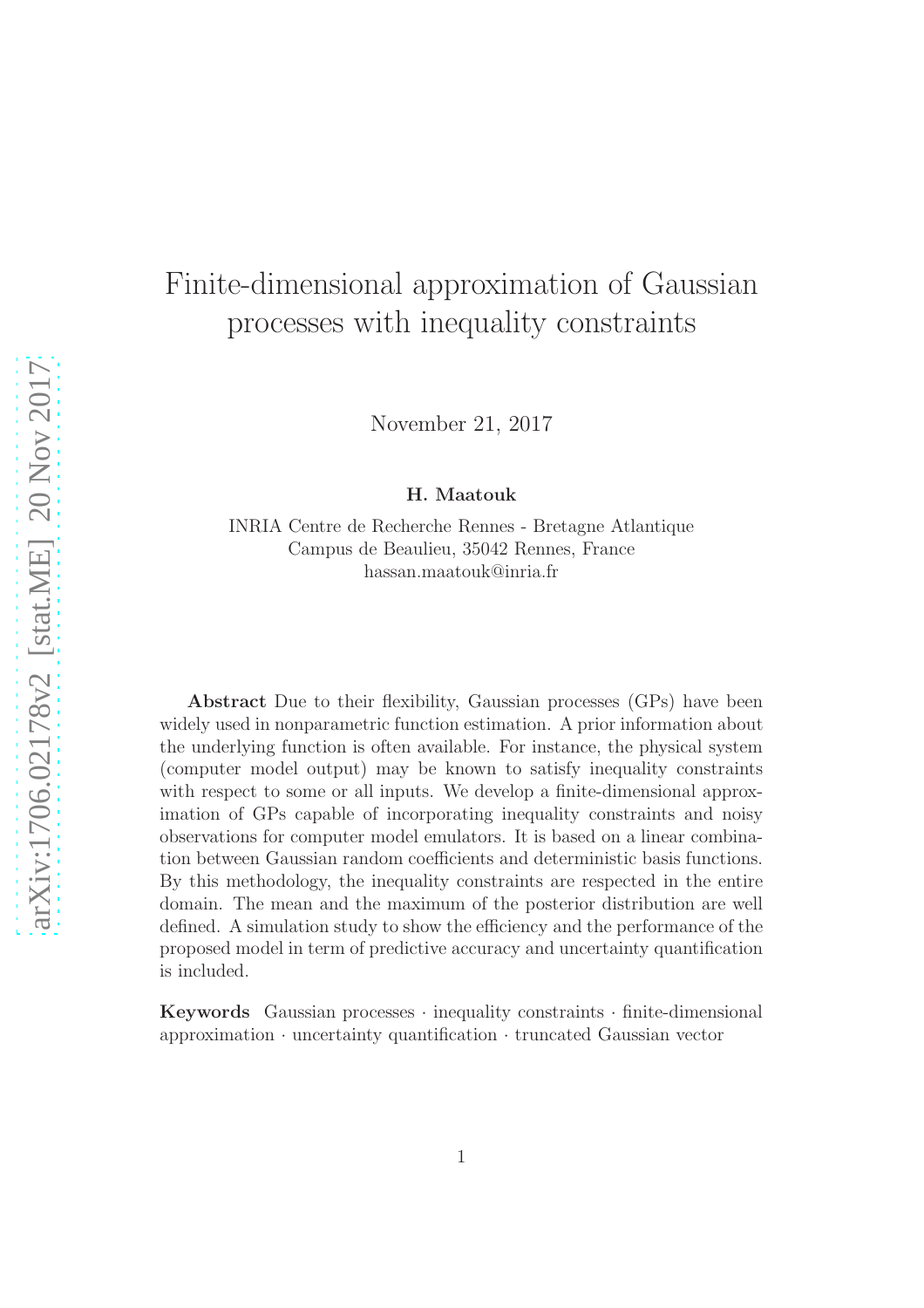# 1 Introduction and related work

In the estimation of nonparametric function, Gaussian processes (GPs) are the most popular choices. This is because of their flexibility and other nice properties. For instance, the conditional GP with linear equality constraints is still a GP (Cramer and Leadbetter, 1967). Additionally, some inequality constraints (such as monotonicity and convexity) of output computer responses are related to partial derivatives. The partial derivatives of the GP remain GPs (Cramer and Leadbetter, 1967; Parzen, 1962). Incorporating an infinite number of linear inequality constraints (such as boundedness, monotonicity and convexity) into a GP model is a difficult problem. This is because the resulting conditional process is not a GP in general.

Constrained GPs (or kriging) has been studied in the domain of geostatistics (Freulon and de Fouquet, 1993; Kleijnen and Van Beers, 2013). In the literature, there are a variety of ways for incorporating linear inequality constraints into a GP emulator. In Abrahamsen and Benth (2001), the idea is based on a discrete location approximation. In that case, the inequality constraints are satisfied in a finite number of input locations. For monotonicity and isotonicity constraints, some methodologies are based on the knowledge of the derivatives of the GP at some input locations (Golchi et al., 2015; Riihimäki and Vehtari, 2010; Wang and Berger, 2016). As mentioned in Wang and Berger (2016), 'only a modest number of virtual derivative points seems to be needed to effectively impose the desired shape constraint'. In Lin and Dunson (2014), Gaussian process projection is studied. A comparison with spline-based models is included. Recently, a new methodology based on a modification of the covariance function in Gaussian processes to correctly account for known linear constraints is developed in Jidling et al. (2017).

For monotone function estimations, using B-splines was firstly introduced by Ramsay (1988, 1998). The idea is based on the integration of B-splines defined on a properly set of knots with positive coefficients to ensure monotonicity constraints. Xuming and Peide (1996) take the same approach and suggest the calculation of the coefficients by solving a finite linear minimization problem. In Delecroix et al. (1996), nonparametric function estimation in a general cone is studied. Their method is based on a projection into a discretized version of the cone, using the theory of reproducing kernel Hilbert spaces. In Shively et al. (2009), a Bayesian approach to estimate nonparametric monotone functions using restricted splines is developed. In Saarela and Arjas (2011); Tutz and Leitenstorfer (2007), the generalization of monotonic regression to multiple dimensions are studied.

The methodology developed in the present paper is quite different. It is based on a finite-dimensional approximation of GPs (or a GP approxima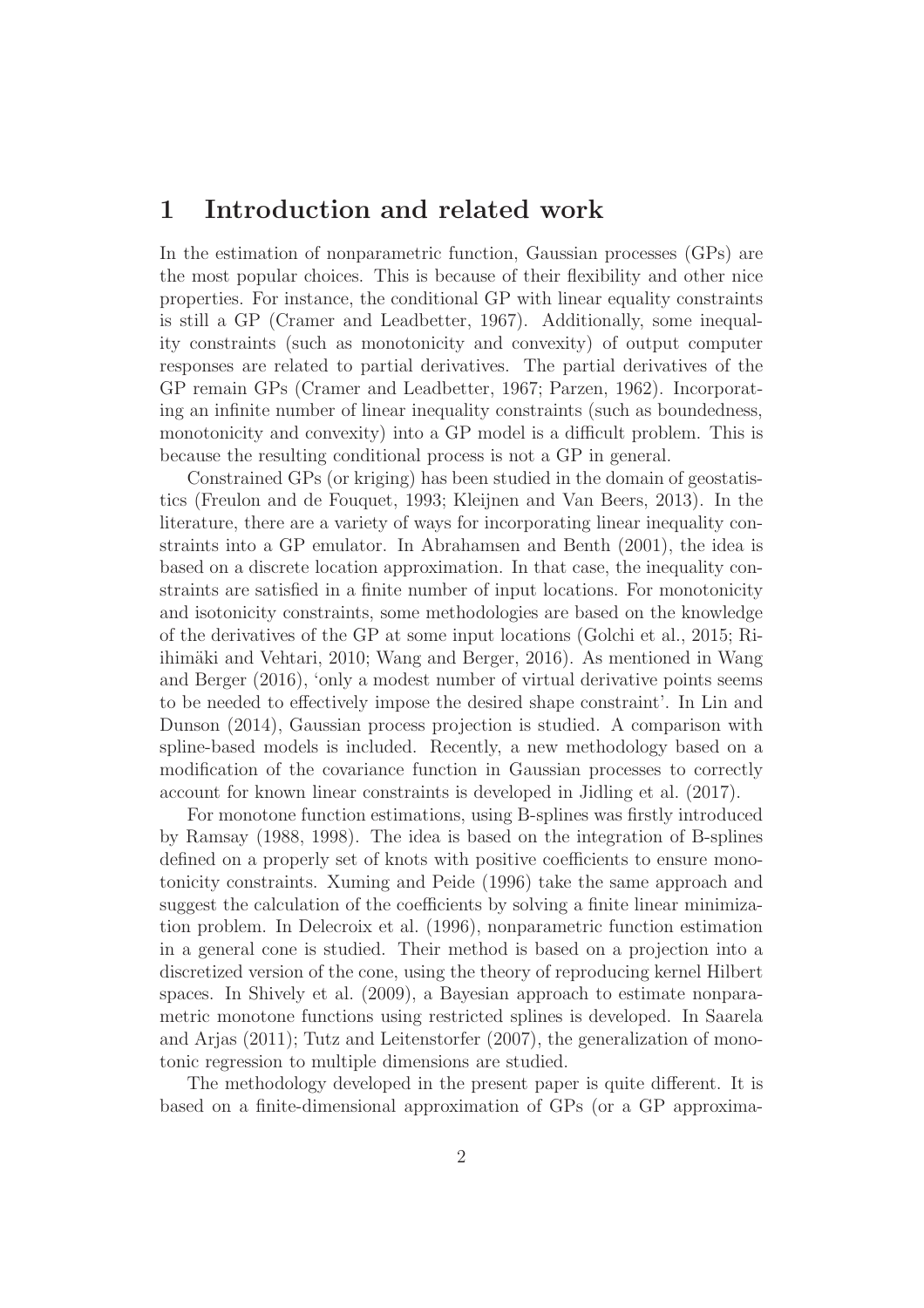tion) that converges uniformly pathwise. It can be seen as a linear combination between deterministic basis functions and Gaussian random coefficients, where the coefficients are not independent. The main idea is to choose the basis functions such that the infinite number of inequality constraints on the GP approximation are equivalent to a finite number of constraints on the coefficients. Therefore, the simulation of the conditional GP approximation is reduced to the simulation of a Gaussian vector (random coefficients) restricted to convex sets which is a well-known problem with existing algorithms (Botts, 2013; Chopin, 2011; Maatouk and Bay, 2016; Philippe and Robert, 2003; Robert, 1995).

The article is structured as follows. In Section 2, Gaussian processes for computer experiments, their derivative processes and the choice of covariance functions are briefly reviewed. In Section 3, a finite-dimensional approximation of GPs capable of incorporating inequality constraints and noisy observations is developed. Section 4 shows some simulated examples of the finite-dimensional approximation of GPs conditionally to inequality constraints (such as boundedness and monotonicity) and noisy observations in one and two dimensions. Section 5 investigates the performance of the proposed model in terms of predictive accuracy and uncertainty quantification.

# 2 Gaussian processes for computer experiments

The following model is considered

$$
y = f(\boldsymbol{x}), \quad \boldsymbol{x} \in \mathbb{R}^d,
$$

where the simulator response  $y$  is assumed to be a deterministic real-valued function of the *d*-dimensional variable  $\boldsymbol{x} = (x_1, \ldots, x_d) \in \mathbb{R}^d$ . The true function is supposed to be continuous and evaluated at data of size  $n$  (design of experiments) given by the rows of the  $n \times d$  matrix  $\boldsymbol{X} = (\boldsymbol{x}^{(1)}, \dots, \boldsymbol{x}^{(n)})^\top$ , where  $\mathbf{x}^{(i)} \in \mathbb{R}^d$ ,  $i = 1 \ldots, n$ . In many practical situations, it is not possible to get exact evaluations of  $y$  at the design of experiments, but rather pointwise noisy measurements. In such case, an approximate response  $y(\mathbf{X}) + \epsilon$  is available, where  $\epsilon \sim \mathcal{N}(\mathbf{0}, \sigma_{\text{noise}}^2 \mathbf{I})$  with  $\sigma_{\text{noise}}^2$  the noise variance and **I** the identity matrix. To simplify notations, we denote  $\tilde{y}_i = y(\boldsymbol{x}^{(i)}) + \epsilon_i, i = 1, \ldots, n$ . In the statistical framework,  $y$  is viewed as a realization of a continuous GP

$$
Z(\boldsymbol{x}) = \eta(\boldsymbol{x}) + Y(\boldsymbol{x}), \quad \boldsymbol{x} \in \mathcal{D} \subset \mathbb{R}^d,
$$

where  $\mathcal{D}$  is a compact subset of  $\mathbb{R}^d$  and the deterministic continuous function  $\eta$  :  $x \in \mathbb{R}^d \longrightarrow \eta(x) \in \mathbb{R}$  is the mean and Y is a zero-mean GP with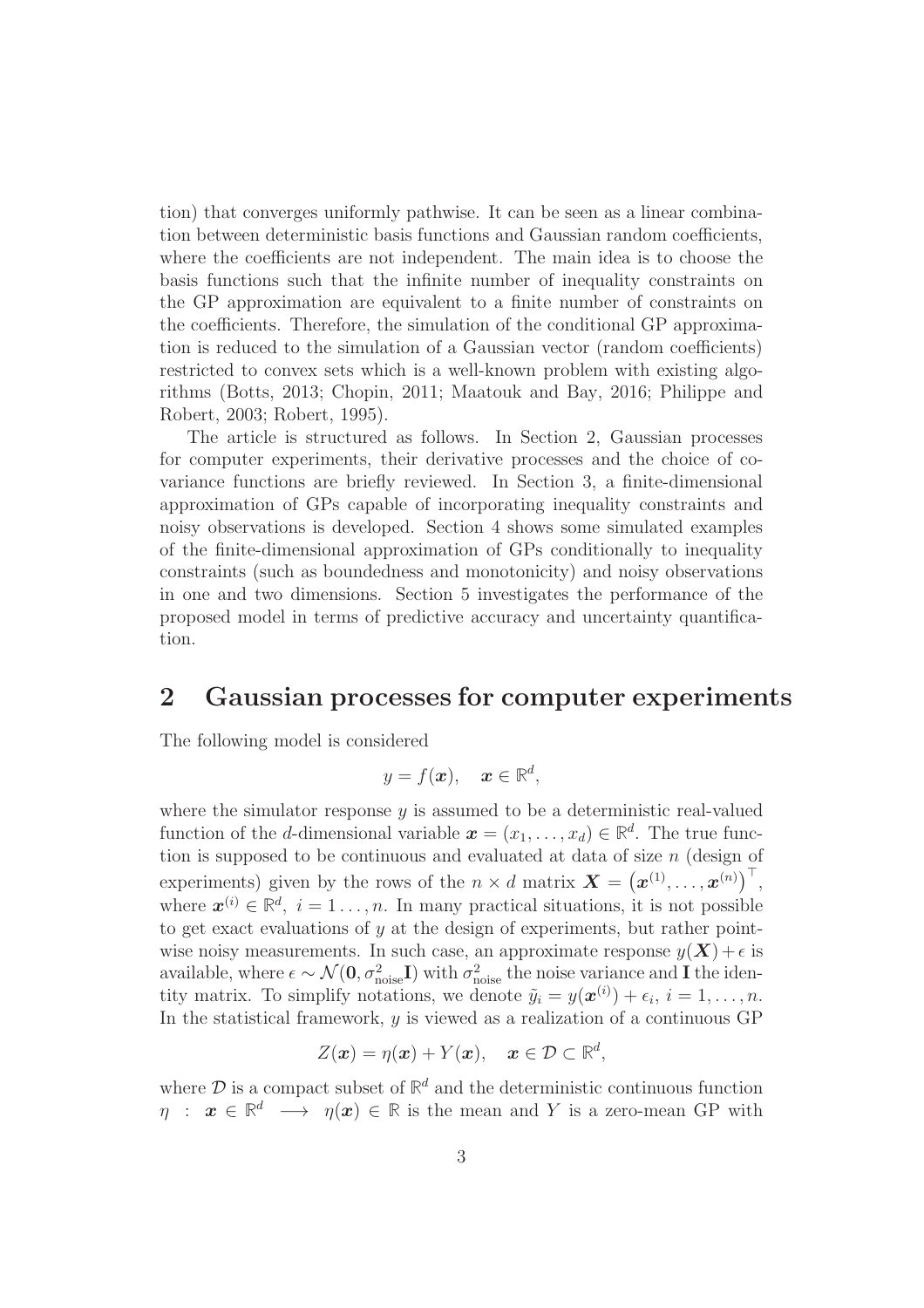continuous covariance function

$$
K : (\mathbf{x}, \mathbf{x}') \in \mathcal{D} \times \mathcal{D} \longrightarrow K(\mathbf{x}, \mathbf{x}') \in \mathbb{R}.
$$

In that case, the GP can be written as  $Z \sim \mathcal{GP}(\eta(\boldsymbol{x}), K(\boldsymbol{x}, \boldsymbol{x}'))$ . Conditionally to noisy observations  $\tilde{\mathbf{y}} = (\tilde{y}_1, \dots, \tilde{y}_n)^\top$ , the process remains a GP

$$
Z(\boldsymbol{x}) | Z(\boldsymbol{X}) = \tilde{\boldsymbol{y}} \sim \mathcal{GP}(\zeta(\boldsymbol{x}), \tau^2(\boldsymbol{x})),
$$

where

$$
\zeta(\boldsymbol{x}) = \eta(\boldsymbol{x}) + \boldsymbol{k}(\boldsymbol{x})^{\top} (\mathbb{K} + \sigma_{\text{noise}}^2 \mathbf{I})^{-1} (\tilde{\boldsymbol{y}} - \boldsymbol{\mu});
$$
  
\n
$$
\tau^2(\boldsymbol{x}) = K(\boldsymbol{x}, \boldsymbol{x}) - \boldsymbol{k}(\boldsymbol{x})^{\top} (\mathbb{K} + \sigma_{\text{noise}}^2 \mathbf{I})^{-1} \boldsymbol{k}(\boldsymbol{x}),
$$
\n(1)

and  $\mu = \eta(X)$  is the vector of trend values at the design of experiments,  $\mathbb{K}_{i,j} = K(\mathbf{x}^{(i)}, \mathbf{x}^{(j)})$ ,  $i, j = 1, \ldots, n$  is the covariance matrix of  $Z(\mathbf{X})$  and  $k(x) = K(x, X)$  is the vector of covariance between  $Z(x)$  and  $Z(X)$ . Additionally, the covariance function between any two inputs is equal to

$$
C(\boldsymbol{x}, \boldsymbol{x}') = \text{Cov}(Z(\boldsymbol{x}), Z(\boldsymbol{x}') | Z(\boldsymbol{X}) = \tilde{\boldsymbol{y}}) = K(\boldsymbol{x}, \boldsymbol{x}') - k(\boldsymbol{x})^{\top} (K + \sigma_{\text{noise}}^2 \mathbf{I})^{-1} k(\boldsymbol{x}'),
$$

where C is the covariance function of the conditional GP. The mean  $\zeta(\mathbf{x})$  is called kriging mean prediction of  $Z(\boldsymbol{x})$  based on the computer model outputs  $Z(\boldsymbol{X}) = \tilde{\boldsymbol{y}}$  (Rasmussen and Williams, 2006).

### 2.1 The choice of covariance function

The covariance function K controls the smoothness of the kriging metamodel. It must be chosen in the set of definite and positive kernels. In Table 1, some popular covariance functions used in kriging methods are given. Notice that these covariance functions are placed in decreasing order of smoothness, the squared exponential covariance function corresponding to  $\mathcal{C}^{\infty}$  function (i.e., the space of functions that admit derivatives of all orders) and the exponential covariance function to continuous one (Rasmussen and Williams, 2006).

### 2.2 Derivatives of Gaussian processes

In this subsection, the paths of the GP  $(Z(\boldsymbol{x}))_{\boldsymbol{x}\in\mathbb{R}^d}$  are assumed to be of class  $\mathcal{C}^p$  (i.e., the space of functions that admit derivatives up to order p). This can be guaranteed if K is smooth enough, and in particular if K is of class  $\mathcal{C}^{\infty}$  (Cramer and Leadbetter, 1967). Since differentiation is a linear operator,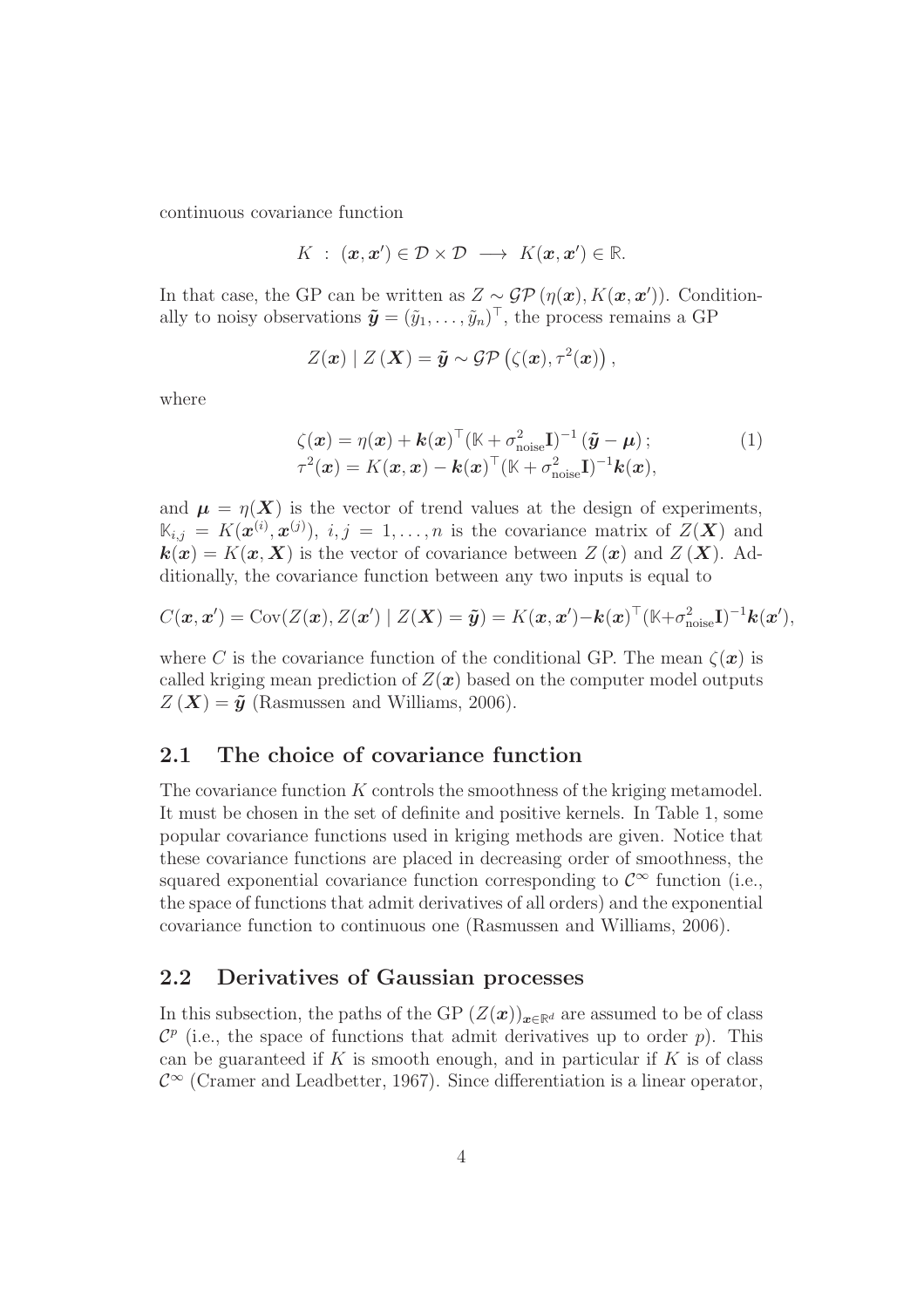Table 1: Some popular covariance functions used in kriging methods.

| Name                | Expression                                                                                                             | Ulass                  |
|---------------------|------------------------------------------------------------------------------------------------------------------------|------------------------|
| Squared exponential | $(x-x)$<br>$\sigma^2$ exp<br>$2\theta^2$                                                                               | $\mathcal{C}^{\infty}$ |
| Matérn $5/2$        | $\sqrt{5} x-x' $<br>$\frac{-x'}{x} + \frac{5(x-x')^2}{x}$<br>$\sqrt{5 x-x' }$<br>$\vert$ exp<br>$\overline{3\theta^2}$ |                        |
| Matérn $3/2$        | $\sqrt{3} x-x' $<br>$\pm \frac{\sqrt{3} x-x' }{\sqrt{3}}$<br>exp                                                       |                        |
| Exponential         | $\sigma^2$ exp                                                                                                         | $\mathcal{C}^0$        |

the order partial derivatives of a GP remain GPs (Cramer and Leadbetter, 1967; Parzen, 1962) and

$$
E\left(\partial_{x_k}^p Z(\boldsymbol{x})\right) = \frac{\partial^p}{\partial x_k^p} \eta(\boldsymbol{x}),
$$
  
 
$$
Cov\left(\partial_{x_k}^p Z(\boldsymbol{x}^{(i)}), \partial_{x_\ell}^q Z(\boldsymbol{x}^{(j)})\right) = \frac{\partial^{p+q}}{\partial x_k^p \partial (x_\ell')^q} K(\boldsymbol{x}^{(i)}, \boldsymbol{x}^{(j)}).
$$

# 3 Finite-dimensional approximation of GPs

Without loss of generality the input set is supposed the unit hypercube  $\mathcal{D} = [0, 1]^d$ . The input set  $\mathcal D$  is discretized uniformly to  $(N + 1)^d$  knots. For example, in one dimension where  $\mathcal{D} = [0, 1]$ , the discretization can be summarized as follow:  $0 = t_{N,0}, \ldots, t_{N,N} = 1$ . Let  $Y \sim \mathcal{GP}(0, K(\boldsymbol{x}, \boldsymbol{x}'))$  be a zero-mean GP with covariance function  $K$ . The finite-dimensional approximation of Gaussian processes is defined as

$$
Y^{N}(\boldsymbol{x}) = \sum_{i_{1},...,i_{d}=0}^{N} Y(t_{N,i_{1}},...,t_{N,i_{d}}) \prod_{m \in \{1,...,d\}} \phi_{i_{m}}(x_{m})
$$
(2)  

$$
= \zeta_{i_{1},...,i_{d}} \prod_{m \in \{1,...,d\}} \phi_{i_{m}}(x_{m}), \quad \boldsymbol{x} \in \mathcal{D} \subset \mathbb{R}^{d},
$$

where  $(\zeta_{i_1,\dots,i_d}) = (Y(t_{N,i_1},\dots,t_{N,i_d}))^{\top}$  is a zero-mean Gaussian vector with covariance matrix  $\Gamma^{N}$  and  $\phi_{i_m}$  is the hat function associated to the knots  $t_{N,i_m}: \phi_{i_m}(x) = \phi((x - t_{N,i_m})/\Delta_N)$ , where  $\Delta_N = 1/N$  and  $\phi(x) = (1 - |x|) \mathbb{1}_{(|x| \leq 1)}$ ,  $x \in$ **R**. The value of any basis function at any knot is equal to Kronecker's Delta function  $(\phi_{i_m}(t_{N,i_{m'}})=\delta_{i_m,i_{m'}}$ ,  $i_m,i_{m'}=0,\ldots,N)$ , where  $\delta_{i_m,i_{m'}}$  is equal to one if  $i_m = i_{m'}$  and zero otherwise. The covariance function  $K_N(\boldsymbol{x}, \boldsymbol{x}')$  of the Gaussian process approximation  $Y^N$  is equal to

$$
K_N(\boldsymbol{x}, \boldsymbol{x}') = \Phi(\boldsymbol{x})^{\top} \Gamma^{N} \Phi(\boldsymbol{x}'),
$$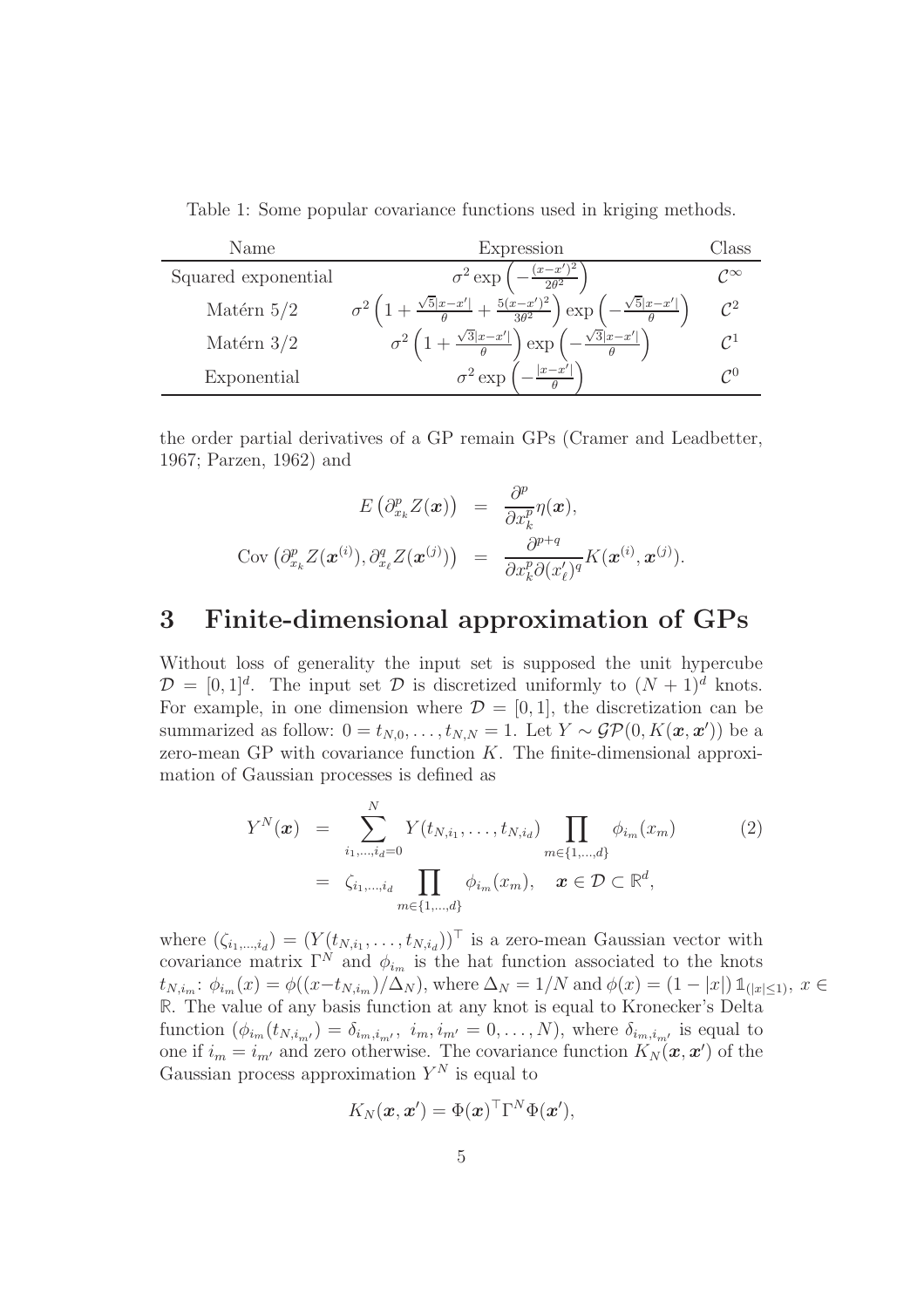where  $\Phi(\boldsymbol{x}) = (\prod_{m \in \{1,\ldots,d\}} \phi_{i_m}(x_m))_{i_m}$ . This type of covariance functions are very similar to ones used in Cressie and Johannesson (2008), where  $\Gamma^{N}$ is a square positive definite matrix estimated from the data, which it is not the case in the present paper. By this approach (2), simulate the GP approximation is equivalent to simulate the Gaussian vector  $(\zeta_{i_1,\dots,i_d})_{i_1,\dots,i_d}$ restricted to

$$
Y^N(\boldsymbol{x}^{(i)}) = y_i + \epsilon_i = \tilde{y}_i, \quad i = 1, \ldots, n,
$$
  

$$
(\zeta_{i_1,\ldots,i_d})_{i_1,\ldots,i_d} \in C_{\text{coef}},
$$

where  $\epsilon_i \stackrel{i.i.d.}{\sim} \mathcal{N}(0, \sigma_{\text{noise}}^2)$  and  $C_{\text{coef}}$  is the space of coefficients which verify some linear constraints. Next, we show how  $C_{\text{coef}}$  can be computed in each inequality constraints case. In this paper, boundedness, monotonicity and convexity constraints are considered but the methodology can be easily adapted to any convex sets.

Notice that, model (2) does not correspond to a truncated Karhunen-Loève expansion  $Y(x) = \sum_{j=0}^{+\infty} Z_j e_j(x)$ ; see, for example, Rasmussen and Williams (2006); Trecate et al. (1999) since the coefficients  $\zeta_i$  are not independent (unlike the coefficients  $Z_i$ ) and the basis functions  $\phi_i$  are not the eigenfunctions  $e_j$  of the Mercer kernel  $K(x, x')$ .

### 3.1 Boundedness constraints

The one dimension is a particular case of the two dimensional one. The input  $\boldsymbol{x} = (x_1, x_2) \in \mathbb{R}^2$  and without loss of generality in the unit square  $\mathcal{D} = [0, 1]^2$ . The real function is supposed continuous and belong to the convex set

$$
C = \left\{ f \in \mathcal{C}^0(\mathcal{D}) \ : \ -\infty \le a \le f(\boldsymbol{x}) \le b \le +\infty, \ \boldsymbol{x} \in \mathcal{D} \right\}.
$$

The finite-dimensional approximation of GPs  $(Y^N(x))_{x \in \mathcal{D}}$  is defined as

$$
Y^{N}(x_{1}, x_{2}) = \sum_{i,j=0}^{N} Y(t_{N,i}, t_{N,j})\phi_{i}(x_{1})\phi_{j}(x_{2}) = \sum_{i,j=0}^{N} \zeta_{i,j}\phi_{i}(x_{1})\phi_{j}(x_{2}),
$$

where  $\zeta_{i,j} = Y(t_{N,i}, t_{N,j})$  and  $(\phi_j)_j$  are the hat functions. Then,  $Y^N$  is bounded between  $a$  and  $b$  with respect to the two inputs if and only if the  $(N+1)^2$  random coefficients  $\zeta_{i,j} \in [a, b]$ . This is because  $Y^N$  is a piecewiselinear function. In that case, the space of inequality constraints on the coefficients is equal to

$$
C_{\text{coef}} = \left\{ (\zeta_{i,j})_{i,j} \in \mathbb{R}^{(N+1)^2} \; : \; \zeta_{i,j} \in [a, b], \; i, j = 0, \ldots, N \right\}.
$$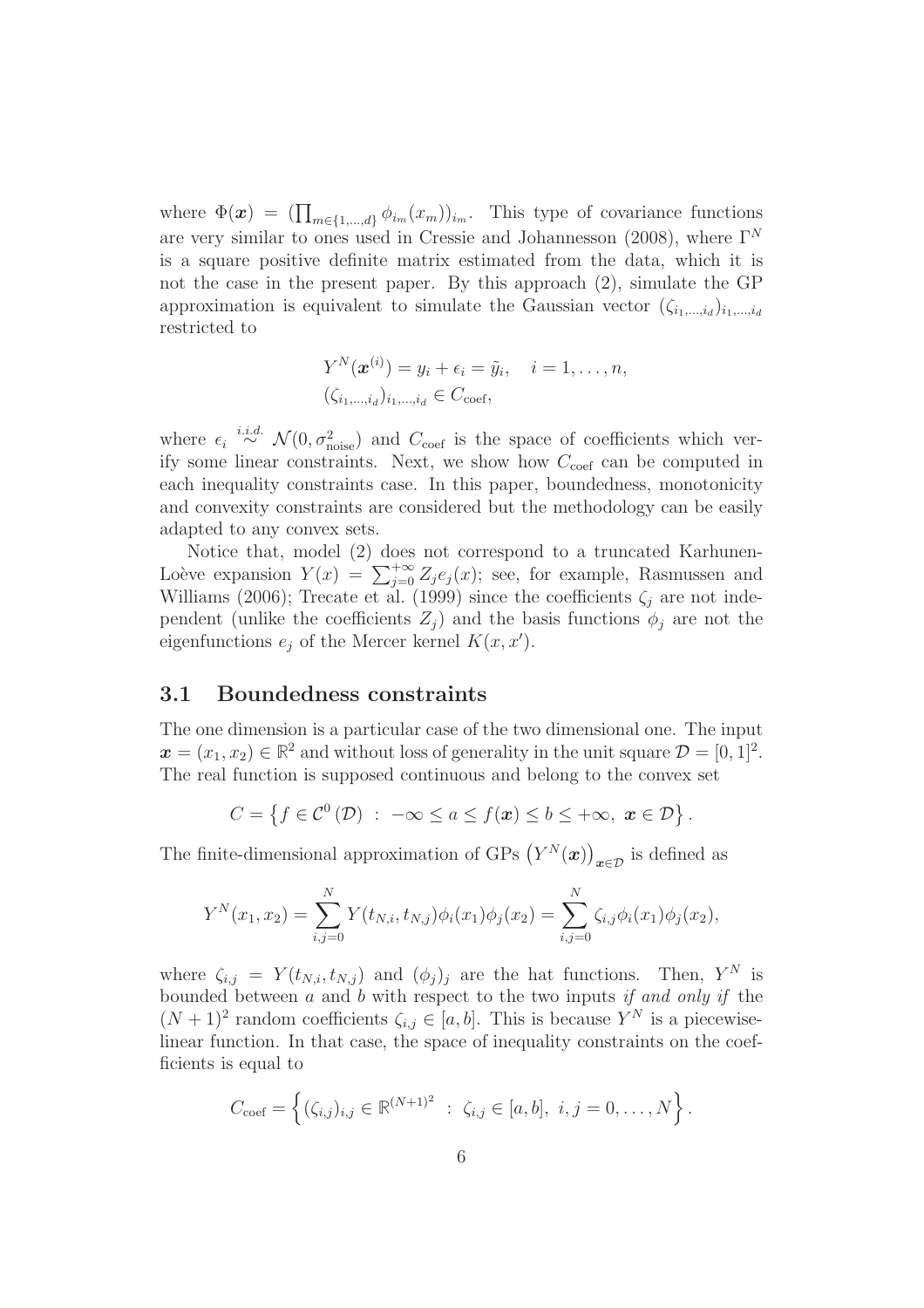Remark 1. The multidimensional case is an easy extension of two dimensional one. The input  $\boldsymbol{x} \in \mathcal{D} \subset [0,1]^d$ . The model defined in (2) is bounded between a and b (i.e.,  $Y^N(x) \in [a, b]$ ) if and only if the random coefficients  $(\zeta_{i_1,\dots,i_d}) = (Y(t_{N,i_1},\dots,t_{N,i_d})) \in [a,b].$ 

Proposition 1. If the realizations of the original GPY are continuous, then the finite-dimensional approximation of  $GPs$   $Y^N$  is almost surely converge uniformly to Y when N tends to infinity.

Proof. To prove the almost sure uniform convergence of the approximating random process  $Y^N$  to the limiting process Y, write more explicitly, for any  $\omega \in \Omega$ 

$$
Y^{N}(x; \omega) = \sum_{j=0}^{N} Y(t_{N,j}; \omega) \phi_{j}(x), \quad x \in \mathcal{D} = [0, 1].
$$

Using the fact that  $\phi_j(x) \ge 0$  and  $\sum_{j=0}^N \phi_j(x) = 1$ , for all  $x \in \mathcal{D}$ , we get

$$
\begin{aligned}\n\left| Y^N(x; \omega) - Y(x; \omega) \right| &= \left| \sum_{j=0}^N (Y(t_{N,j}; \omega) - Y(x; \omega)) \phi_j(x) \right| \\
&\leq \sum_{j=0}^N \sup_{|x-x'| \leq \Delta_N} \left| Y(x'; \omega) - Y(x; \omega) \right| \phi_j(x) \\
&= \sup_{|x-x'| \leq \Delta_N} \left| Y(x'; \omega) - Y(x; \omega) \right|. \n\end{aligned}
$$

Thus, one can deduce that

$$
\sup_{x \in \mathcal{D}} |Y^N(x; \omega) - Y(x; \omega)| \underset{N \to +\infty}{\longrightarrow} 0
$$

with probability 1, since the sample paths of the process  $Y$  are uniformly continuous on the compact interval D.  $\Box$ 

### 3.2 Isotonicity constraints

The isotonicity constraints in two dimensions are considered. The input  $\boldsymbol{x} = (x_1, x_2) \in \mathbb{R}^2$  and without loss of generality in the unit square  $\mathcal{D} = [0, 1]^2$ . The real function  $f$  is supposed to be monotone (non-decreasing) with respect to the two inputs

$$
x_1 \le x'_1
$$
 and  $x_2 \le x'_2 \Rightarrow f(x_1, x_2) \le f(x'_1, x'_2).$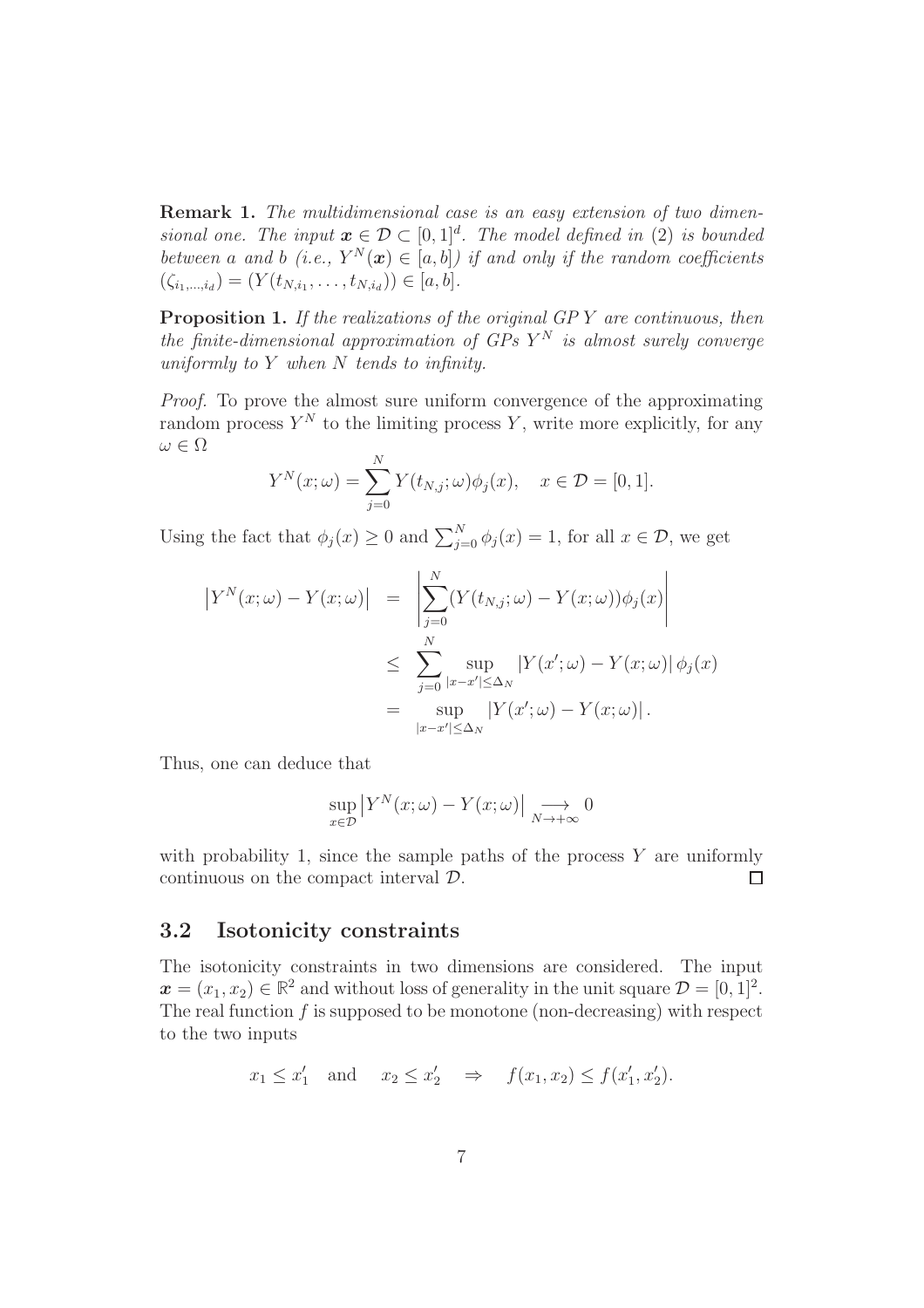The finite-dimensional approximation of GPs  $(Y^N(\boldsymbol{x}))_{\boldsymbol{x}\in\mathcal{D}^2}$  is defined as

$$
Y^{N}(x_{1}, x_{2}) = \sum_{i,j=0}^{N} Y(t_{N,i}, t_{N,j}) \phi_{i}(x_{1}) \phi_{j}(x_{2}) = \sum_{i,j=0}^{N} \zeta_{i,j} \phi_{i}(x_{1}) \phi_{j}(x_{2}), \qquad (3)
$$

where  $\zeta_{i,j} = Y(t_{N,i}, t_{N,j})$  and  $(\phi_j)_j$  are the hat functions. Then,  $Y^N$  is nondecreasing with respect to the two inputs if and only if the  $(N+1)^2$  random coefficients  $\zeta_{i,j}$  verify the following linear constraints:

- 1.  $\zeta_{i-1,j} \leq \zeta_{i,j}$  and  $\zeta_{i,j-1} \leq \zeta_{i,j}, i,j=1,\ldots,N;$ 2.  $\zeta_{i-1,0} \leq \zeta_{i,0}, i = 1, \ldots, N;$
- 3.  $\zeta_{0,j-1} \leq \zeta_{0,j}, \ j=1,\ldots,N.$

**Remark 2** (Isotonicity with respect to one variable). If the function is nondecreasing with respect to the first variable only, then model (3) is nondecreasing with respect to  $x_1$  if and only if the random coefficients verify:  $\zeta_{i-1,j} \leq \zeta_{i,j}, i = 1, ..., N \text{ and } j = 0, ..., N.$ 

Remark 3 (Monotonicity constraints). For monotonicity constraints, the finite-dimensional approximation of GPs can be written as

$$
Y^{N}(x) = Y(0) + \sum_{j=0}^{N} Y'(t_{N,j}) I_{j}(x) = \gamma + \sum_{j=0}^{N} \zeta_{j} I_{j}(x), \quad x \in [0, 1], \quad (4)
$$

where  $\gamma = Y(0)$ ,  $\zeta_j = Y'(t_{N,j})$  and  $I_j(x) = \int_0^x \phi_j(t) dt$ . In that case, Y<sup>N</sup> is monotone if and only if the random coefficients  $\zeta_i$  are all nonnegative. In fact, since  $(I_i)$  are non-decreasing functions and  $(\zeta_i)$  are nonnegative, then  $Y^N$  is non-decreasing. Conversely, if  $Y^N$  is non-decreasing, then  $\zeta_j =$  $(Y^N)'(t_{N,j}) \geq 0$ . Thus, the space of inequality constraints on the coefficients is

$$
C_{\text{coef}} = \{ (\gamma, \zeta) \in \mathbb{R}^{N+2} : \zeta_j \ge 0, j = 0, ..., N \},
$$

where  $\zeta = (\zeta_0, \ldots, \zeta_N)^\top$ . For all  $x, x' \in \mathcal{D} = [0, 1]$ , the covariance function of  $Y^N$  is equal to

$$
K_N(x, x') = \text{Cov}(Y^N(x), Y^N(x')) = K(0, 0) + \sum_{i=0}^N \frac{\partial K}{\partial x}(t_{N,i}, 0)I_i(x)
$$

$$
+ \sum_{j=0}^N \frac{\partial K}{\partial x'}(0, t_{N,j})I_j(x) + \sum_{i,j=0}^N \frac{\partial^2 K}{\partial x \partial x'}(t_{N,i}, t_{N,j})I_i(x)I_j(x').
$$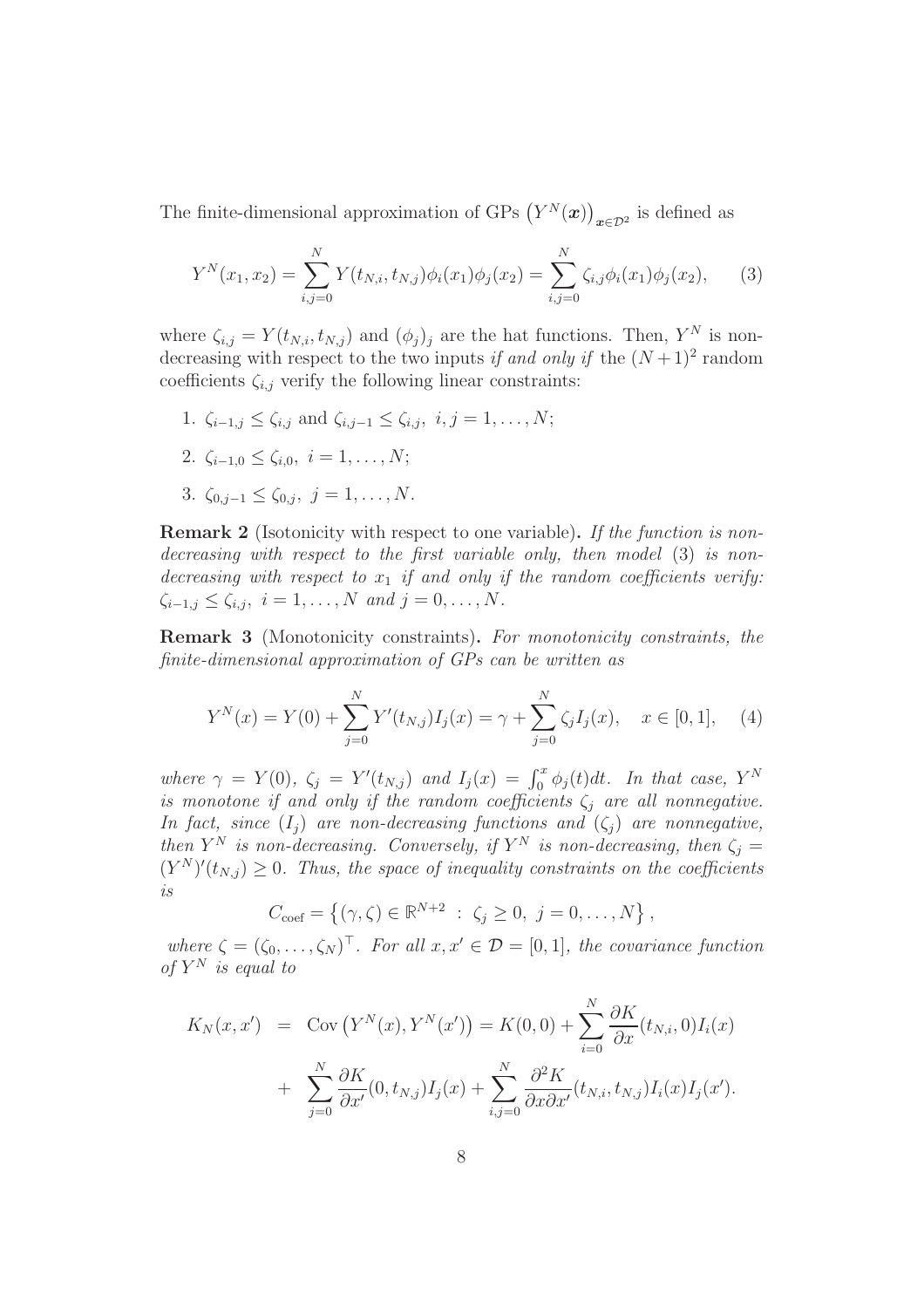### 3.3 Convexity constraints

For convexity in two dimensions, the finite-dimensional approximation of GPs defined as

$$
Y^{N}(x_{1}, x_{2}) = \sum_{i,j=0}^{N} Y(t_{N,i}, t_{N,j}) \phi_{i}(x_{1}) \phi_{j}(x_{2}) = \sum_{i,j=0}^{N} \zeta_{i,j} \phi_{i}(x_{1}) \phi_{j}(x_{2}),
$$

is convex with respect to the two inputs if and only if the random coefficients verify

1. 
$$
\frac{\zeta_{i,j}-\zeta_{i-1,j}}{t_{N,i}-t_{N,i-1}} \leq \frac{\zeta_{i+1,j}-\zeta_{i,j}}{t_{N,i+1}-t_{N,i}}
$$
 and  $\frac{\zeta_{i,j}-\zeta_{i,j-1}}{t_{N,j}-t_{N,j-1}} \leq \frac{\zeta_{i,j+1}-\zeta_{i,j}}{t_{N,j+1}-t_{N,j}}$ ,  $i, j = 1, ..., N-1$ ;  
\n2.  $\frac{\zeta_{i,0}-\zeta_{i-1,0}}{t_{N,i}-t_{N,i-1}} \leq \frac{\zeta_{i+1,0}-\zeta_{i,0}}{t_{N,i+1}-t_{N,i}}$ ,  $i = 1, ..., N-1$ ;  
\n3.  $\frac{\zeta_{0,j}-\zeta_{0,j-1}}{t_{N,j}-t_{N,j-1}} \leq \frac{\zeta_{0,j+1}-\zeta_{0,j}}{t_{N,j+1}-t_{N,j}}$ ,  $j = 1, ..., N-1$ .

Remark 4 (Convexity in one dimension). If the realizations of the original GP Y are assumed to be at least twice differentiable. Then, the finitedimensional approximation of GPs can be defined as

$$
Y^{N}(x) = Y(0) + Y'(0)x + \sum_{j=0}^{N} Y''(t_{N,j})\varphi_{j}(x) = \gamma + \kappa x + \sum_{j=0}^{N} \zeta_{j}\varphi_{j}(x),
$$

where  $\gamma = Y(0)$ ,  $\kappa = Y'(0)$  and  $\zeta_j = Y''(t_{N,j})$ . The basis functions  $(\varphi_j)_j$  are the two times primitive functions of  $\phi_i$ 

$$
\varphi_j(x) = \int_0^x \left( \int_0^t \phi_j(u) du \right) dt, \quad x \in \mathcal{D}.
$$

In that case,  $Y^N$  is convex if and only if the random coefficient  $Y''(t_{N,j})$  are all nonnegative. Thus, the space of inequality constraints on the coefficients  $C_{\text{coef}}$  is equal to

$$
C_{\text{coef}} = \{ (\gamma, \kappa, \zeta) \in \mathbb{R}^{N+3} : \zeta_j \ge 0, j = 0, ..., N \},
$$

where  $\zeta = (\zeta_0, \ldots, \zeta_N)^\top$ . The covariance function of the GP approximation is equal to

$$
K_N(x, x') = \left(1, x, \varphi(x)^\top\right) \tilde{\Gamma}^N \left(1, x', \varphi(x')^\top\right)^\top,
$$

where  $\varphi(x) = (\varphi_0(x), \ldots, \varphi_N(x))^\top$  and

$$
\tilde{\Gamma}^{N} = \begin{bmatrix} K(0,0) & \frac{\partial K}{\partial x}(0,0) & \frac{\partial^{2} K}{\partial (x')^{2}}(0,t_{N,j}) \\ \frac{\partial K}{\partial x}(0,0) & \frac{\partial^{2} K}{\partial x \partial x'}(0,0) & \frac{\partial^{3} K}{\partial x \partial (x')^{2}}(0,t_{N,j}) \\ \frac{\partial^{2} K}{\partial x^{2}}(t_{N,i},0) & \frac{\partial^{3} K}{\partial x^{2} \partial x'}(t_{N,i},0) & \Gamma_{i,j}^{N} \end{bmatrix}_{0 \leq i,j \leq N},
$$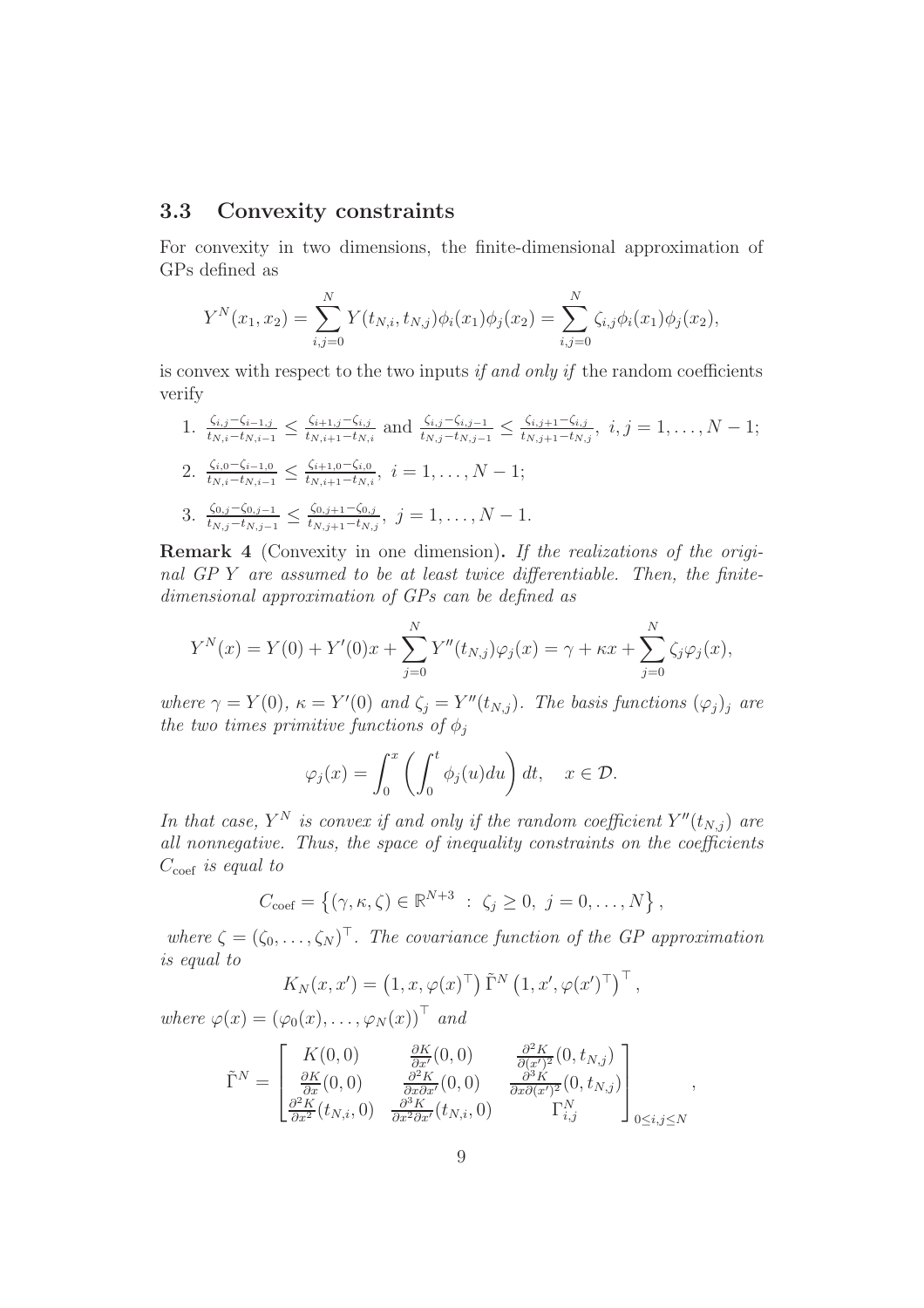and

$$
\Gamma_{i,j}^N = \text{Cov}(Y''(t_{N,i}), Y''(t_{N,j})) = \frac{\partial^4 K}{\partial x^2 \partial (x')^2}(t_{N,i}, t_{N,j}), \quad i, j = 0, \dots, N.
$$

### 3.4 Simulated paths

This subsection is devoted to the sampling scheme of the proposed model conditionally to inequality constraints and noisy observations. To simplify notations, the finite-dimensional approximation of GPs in one dimension is considered

$$
Y^{N}(x) = \sum_{j=0}^{N} Y(t_{N,j})\phi_{j}(x) = \sum_{j=0}^{N} \zeta_{j}\phi_{j}(x), \quad x \in \mathcal{D}.
$$

In this paper, the GP is observed with error. The space of noisy observations is defined as

$$
I_{\text{coef}} = \left\{ \zeta \in \mathbb{R}^{N+1} : \sum_{j=0}^{N} \zeta_j \phi_j(x^{(i)}) = \tilde{y}_i, \ i = 1, \dots, n \right\}
$$
  
=  $\left\{ \zeta \in \mathbb{R}^{N+1} : A \zeta = \tilde{\mathbf{y}} \right\},$ 

where  $\tilde{y}_i = y_i + \epsilon_i$ ,  $i = 1, \ldots, n$ ,  $\epsilon_i \stackrel{i.i.d.}{\sim} \mathcal{N}(0, \sigma_{\text{noise}}^2)$  and  $A_{i,j} = \phi_j(x^{(i)})$ . The set of inequality constraints on the coefficients  $C_{\text{coef}}$  is a convex set (for instance, the nonnegative quadrant  $\zeta_j \geq 0$ ,  $j = 0, \ldots, N$  for non-decreasing constraints in one dimension). The sampling scheme can be summarized in two steps: first, the conditional Gaussian vector  $\zeta$  with only noisy observations is simulated

$$
\zeta \mid A\zeta = \tilde{\mathbf{y}} \sim \mathcal{N}\left( (A\Gamma^{N})^{\top} (A\Gamma^{N} A^{\top} + \sigma_{\text{noise}}^{2} \mathbf{I})^{-1} \tilde{\mathbf{y}}, \Gamma^{N} - (A\Gamma^{N})^{\top} (A\Gamma^{N} A^{\top} + \sigma_{\text{noise}}^{2} \mathbf{I})^{-1} A\Gamma^{N} \right).
$$

Second, by an improved rejection sampling (Maatouk and Bay, 2016), only the random coefficients in the convex set  $C_{\text{coef}}$  are selected. Now, the three estimates used in the illustrative examples (Section 4) are defined.

Definition 1. The so-called unconstrained mean is defined as

$$
m^{N}(x) = E(Y^{N}(x) | Y^{N}(x^{(i)}) = \tilde{y}_{i}, i = 1,..., n) = \phi(x)^{\top} \zeta_{I},
$$

where  $\zeta_{I} = E(\zeta \mid \zeta \in I_{\text{coef}}) = \Gamma^{N} A^{\top} (A \Gamma^{N} A^{\top} + \sigma_{\text{noise}}^{2} \mathbf{I})^{-1} \tilde{\mathbf{y}}.$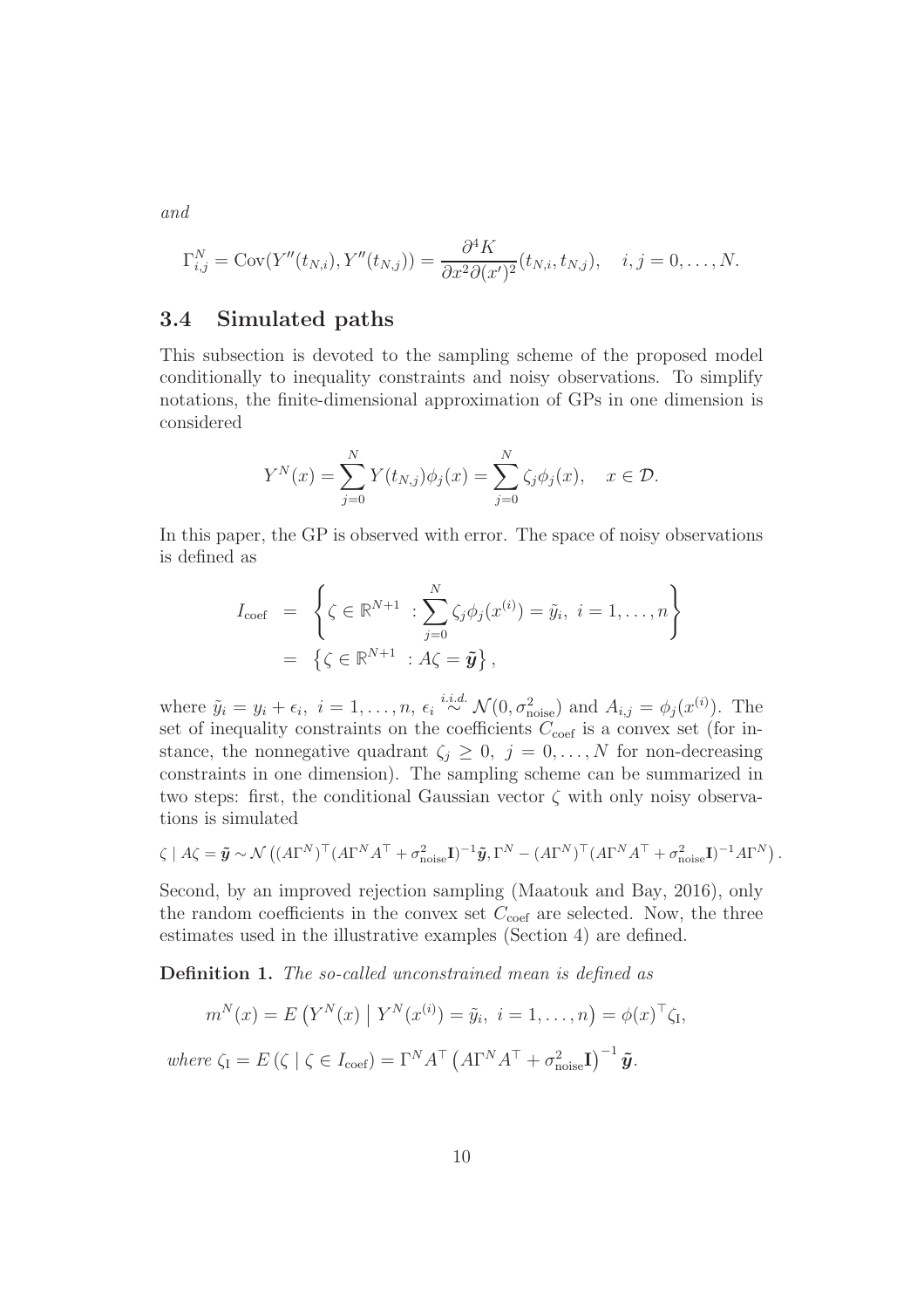Similarly to the kriging mean of the original GP  $Y$  (Eq. (1),  $Z = Y$ when  $\eta$  is the null function), the kriging mean  $m^N$  of the finite-dimensional approximation of GPs  $Y^N$  can be written as

$$
m^{N}(x) = \boldsymbol{k}_{N}(x)^{\top} (\mathbb{K}_{N} + \sigma_{\text{noise}}^{2} \mathbf{I})^{-1} \tilde{\boldsymbol{y}},
$$

where  $\mathbf{k}_N(x) = K_N(x, \mathbf{X}) = (A\Gamma^N\phi(x))$  is the vector of covariance between  $Y^{N}(x)$  and  $Y^{N}(\bm{X})$  and  $(\mathbb{K}_{N})_{i,j} = K_{N}(x^{(i)}, x^{(j)}) = (A\Gamma^{N}A^{\top})_{i,j}, i, j =$  $1, \ldots, n$  is the covariance matrix of  $Y^N(\boldsymbol{X})$ .

**Remark 5.** The unconstrained mean  $m^N(x)$  respects inequality constraints in the entire domain if and only if the conditional Gaussian vector to only noisy observations  $\zeta_I$  lies inside the convex set  $C_{\text{coef}}$ .

**Definition 2.** The mean of the posterior distribution of  $Y^N$  conditionally to inequality constraints and noisy observations is defined as

$$
m_{\text{pos}}^N(x) = E\left(Y^N(x) \mid Y^N(x^{(i)}) = \tilde{y}_i, \ \zeta \in C_{\text{coeff}}\right) = \phi(x)^\top \zeta_{\text{pos}},
$$

where  $\zeta_{\text{pos}} = E(\zeta \mid \zeta \in I_{\text{coef}} \cap C_{\text{coef}})$  is the mean of the truncated Gaussian vector which is computed from simulations.

Finally, let  $\mu$  be the maximum of the probability density function (pdf) of  $\zeta$  restricted to  $I_{\text{coef}} \cap C_{\text{coef}}$ . It is the solution of the following convex optimization problem

$$
\mu = \arg \min_{x \in I_{\text{coef}} \cap C_{\text{coef}}} \left( \frac{1}{2} x^\top \left( \Gamma^N \right)^{-1} x \right), \tag{5}
$$

where  $\Gamma^{N}$  is the covariance matrix of the Gaussian vector  $\zeta$ . The quadratic optimization problem (5) is equivalent to

$$
\mu = \arg \min_{x \in C_{\text{coef}}} \left( \frac{1}{2} x^\top \left( \Gamma_{\text{cond}}^N \right)^{-1} x + \zeta_I^\top x \right), \tag{6}
$$

where  $\Gamma_{\text{cond}}^{N}$  is the covariance matrix of the conditional Gaussian vector  $\zeta \mid A\zeta = \tilde{\mathbf{y}}$ . In fact,  $\mu$  representes the maximum of the pdf of the Gaussian vector  $\zeta$  restricted to  $I_{\text{coef}} \cap C_{\text{coef}}$  and its numerical calculation is a standard problem in the minimization of positive quadratic forms subject to convex constraints (Boyd and Vandenberghe, 2004; Goldfarb and Idnani, 1983). Let us mention that in all simulated examples illustrated in this paper, the Rpackage 'solve.QP' described in Goldfarb and Idnani (1983) is used to solve the quadratic convex optimization problems (5)-(6).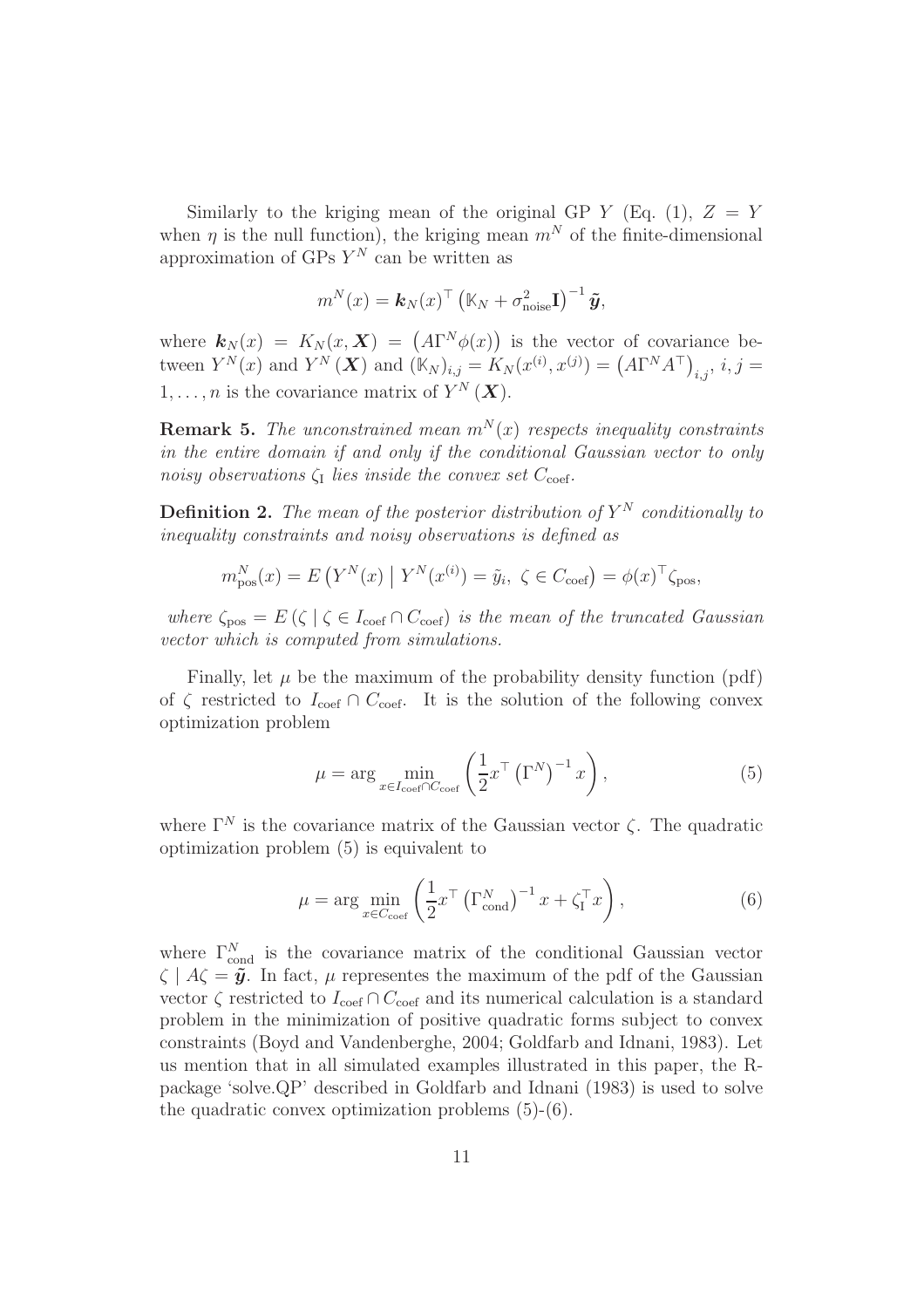**Definition 3.** The maximum of the posterior distribution of  $Y^N$  conditionally to inequality constraints and noisy observations is defined as

$$
M_{\text{pos}}^N(x) = \sum_{j=0}^N \mu_j \phi_j(x), \quad x \in \mathbb{R}^d,
$$

where  $\mu = (\mu_0, \dots, \mu_N)^\top$  is computed by (6).

**Remark 6.** The maximum a posteriori estimate  $M_{\text{pos}}^{N}$  does not depend on the variance hyper-parameter  $\sigma$  of the covariance function K as well as on the simulations but depends on the length hyper-parameters of the covariance function  $\boldsymbol{\theta} = (\theta_1, \ldots, \theta_d)$ .

**Remark 7.** In the case where the GP is observed without error (i.e., with noise-free data), the maximum a posteriori estimate  $M_{\rm pos}^N$  converges uniformly to the constrained interpolation function solution of the following convex optimization problem

$$
\arg\min_{h\in H\cap I\cap C} \|h\|_H^2,
$$

where H is the reproducing kernel Hilbert space (RKHS) associated to the positive type kernel K (Aronszajn, 1950; Berlinet and Thomas-Agnan, 2004), I is the set of functions verify interpolation conditions and the convex set C is the space of functions verify inequality constraints (Bay et al., 2016, 2017).

This generalizes to the case of interpolation conditions and inequality constraints the well known correspondence established by Kimeldorf and Wahba (1970) between Bayesian estimation on stochastic process and smoothing by splines.

In Algorithm 1, the sampling scheme of the proposed model is described. It is based on the rejection sampling from the Mode (RSM) algorithm to simulate the Gaussian vector  $\zeta$  restricted to the convex set  $I_{\text{coef}} \cap C_{\text{coef}}$  (see, Maatouk and Bay (2016) for more details).

### 4 Illustrative examples

The goal of this section is twofold: first, to illustrate the condition simulation of the GP approximation developed in the present paper with certain constraints such as boundedness, positivity and monotonicity in one and two dimensions and noisy observations. Second, to describe the two different cases in the simulation.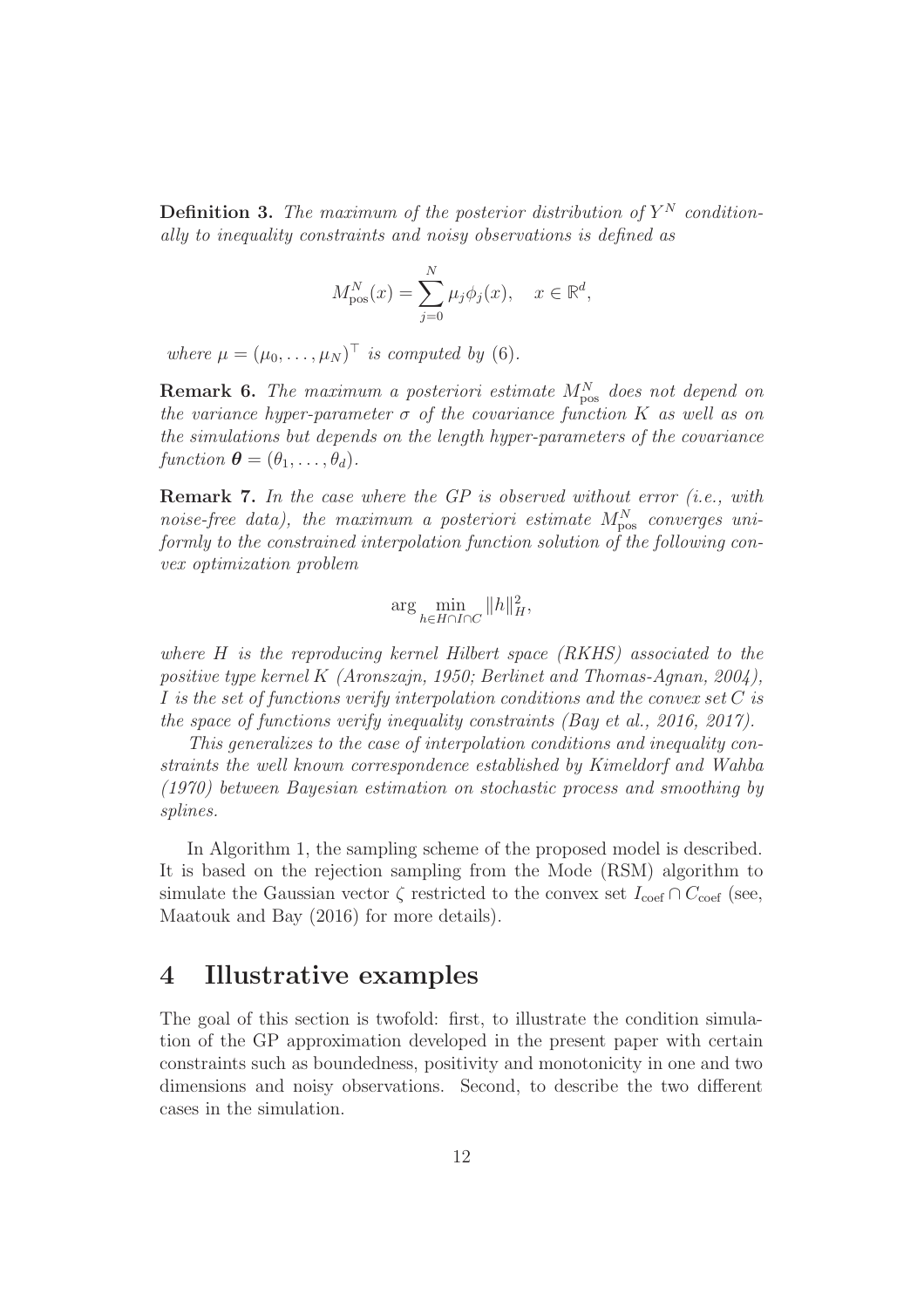Algorithm 1: Sampling scheme

Initialization:  $\zeta \notin C_{\text{coef}}$ ;  $\zeta \leftarrow \zeta_{\text{current}}$  $1 \leftarrow \text{unif: } 0 \leftarrow t$ while unif  $>t$  do  $\zeta \leftarrow \zeta_{\text{current}}$ while  $\zeta_{\text{current}} \notin C_{\text{coef}}$  do  $\mathcal{N}(\mu, \Gamma_{\rm cond}^N) \leftarrow \zeta_{\rm current}$ end  $\exp \left( \mu^{T} (\Gamma_{\text{cond}}^{N})^{-1} (\mu - \zeta_{\text{I}} - \zeta_{\text{current}}) + \zeta_{\text{current}}^{T} (\Gamma_{\text{cond}}^{N})^{-1} \zeta_{\text{I}} \right) \leftarrow t$  $\mathcal{U}(0,1) \leftarrow \text{unif}$ end

- The unconstrained mean respects the constraints and then coincides with the maximum of the posterior distribution.
- The unconstrained mean does not respect the constraints, then the unconstrained mean and the maximum of the posterior distribution are different.

The Matérn  $3/2$  and squared exponential (or Gaussian) covariance functions are used (Table 1).

### 4.1 Boundedness constraints

The real function is supposed to respect boundedness constraints

$$
C = \left\{ f \in \mathcal{C}^0([0,1]) \; : \; -\infty \le a \le f(x) \le b \le +\infty, \; x \in [0,1] \right\}. \tag{7}
$$

The constrained data of size  $n = 10$  (black points in Fig. 1) are not taken from constrained functions. The noise variance is fixed to  $\sigma_{\text{noise}}^2 = 1.1^2$ . Additionally, the Matérn  $3/2$  covariance function is used with the hyperparameters fixed to  $(\theta, \sigma) = (0.3, 10)$ .

In Fig. 1a, we generate one hundred sample paths taken from model (2) with  $d = 1$  and  $N = 50$  conditionally to positivity constraints (i.e.,  $a = 0$ ) and  $b = +\infty$  in (7)). The simulated trajectories (gray lines) respect positivity constraints in the entire domain as well as the mean of the posterior distribution. The unconstrained mean and the maximum of the posterior distribution coincide and respect positivity constraints in the entire domain as well: it corresponds to the situation where the conditional Gaussian vector  $\zeta_I$  lies inside the acceptance region  $C_{\text{coef}}$  (Remark 5). In Fig. 1b, the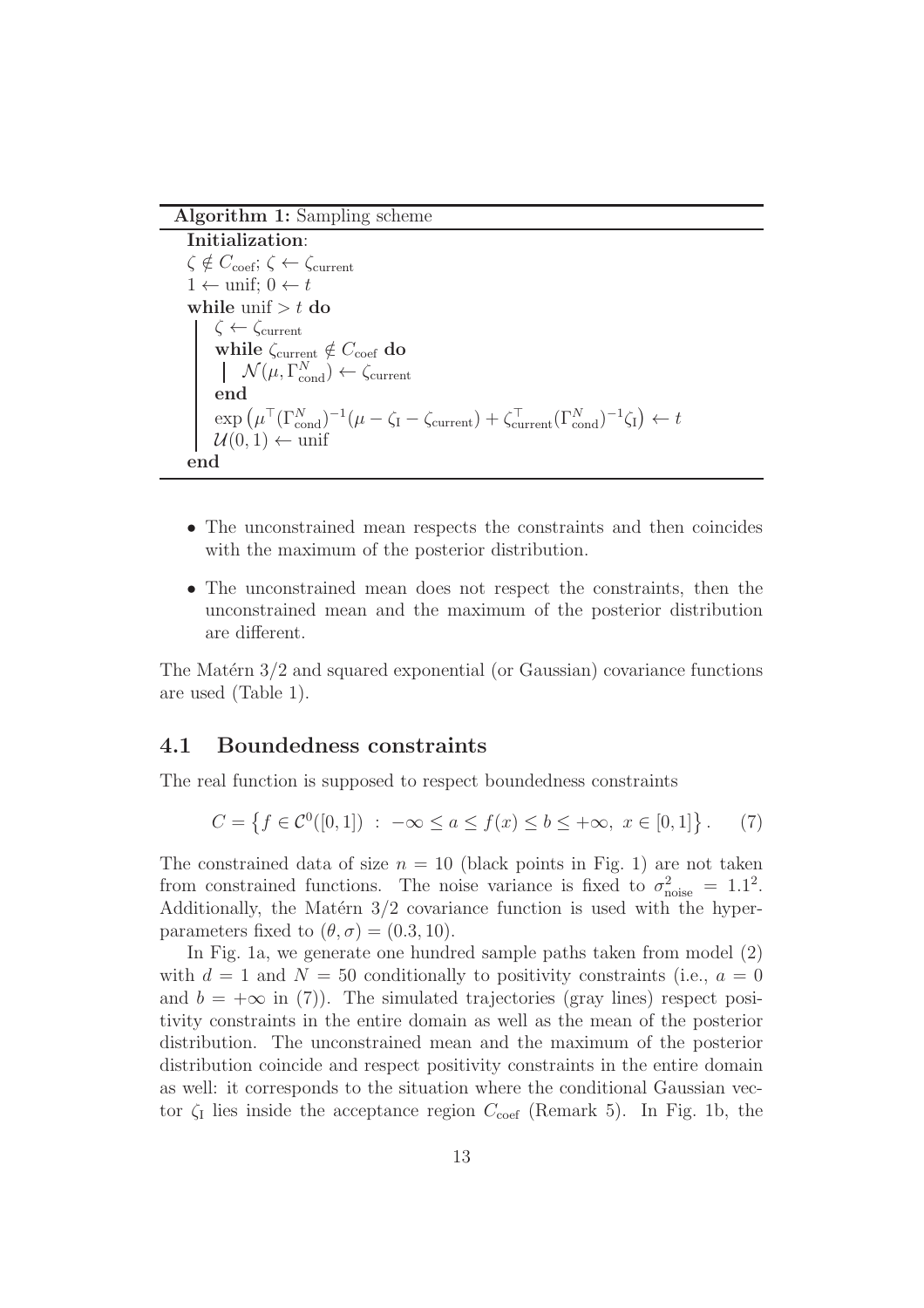

Figure 1: The GP approximation with positivity constraints (a) and boundedness constraints (b). The unconstrained mean coincides with the maximum a posteriori in (a) but not in (b).

boundedness constraint is considered (i.e.,  $a = -20$  and  $b = 20$  in (7)). The simulated trajectories (gray lines) respect boundedness constraints in the entire domain as well as the mean and the maximum of the posterior distribution, contrarily to the unconstrained mean. This is the case where  $\zeta_I$  lies outside the acceptance region  $C_{\text{coef}}$  (Remark 5). This numerical result can be seen as a generalization of the Kimeldorf-Wahba correspondence Kimeldorf and Wahba (1970) in the case of inequality constraints and errors measurements between Bayesian estimation on stochastic process and smoothing by splines.

### 4.2 Monotonicity constraints

The monotone (non-decreasing) function  $f(x) = 0.32(x + sin(x))$ ,  $x \in [0, 10]$ used in the literature to compare different models is considered. It is evaluated at data of size  $n = 50$  chosen randomly on [0, 10] (black points in Fig. 2) with standard deviation  $\sigma_{\text{noise}} = 1$ .

In Fig. 2, we generate one hundred sample paths taken from model (4) with  $N = 50$  conditionally to monotonicity (non-decreasing) constraints. The squared exponential covariance function is used with hyper-parameters  $(\theta, \sigma) = (2.5, 1)$ . Notice that, the simulated trajectories (gray lines) are nondecreasing in the entire domain as well as the mean and the maximum of the posterior distribution, contrarily to the unconstrained mean. It corresponds to the case where the conditional Gaussian vector  $\zeta_I$  lies outside the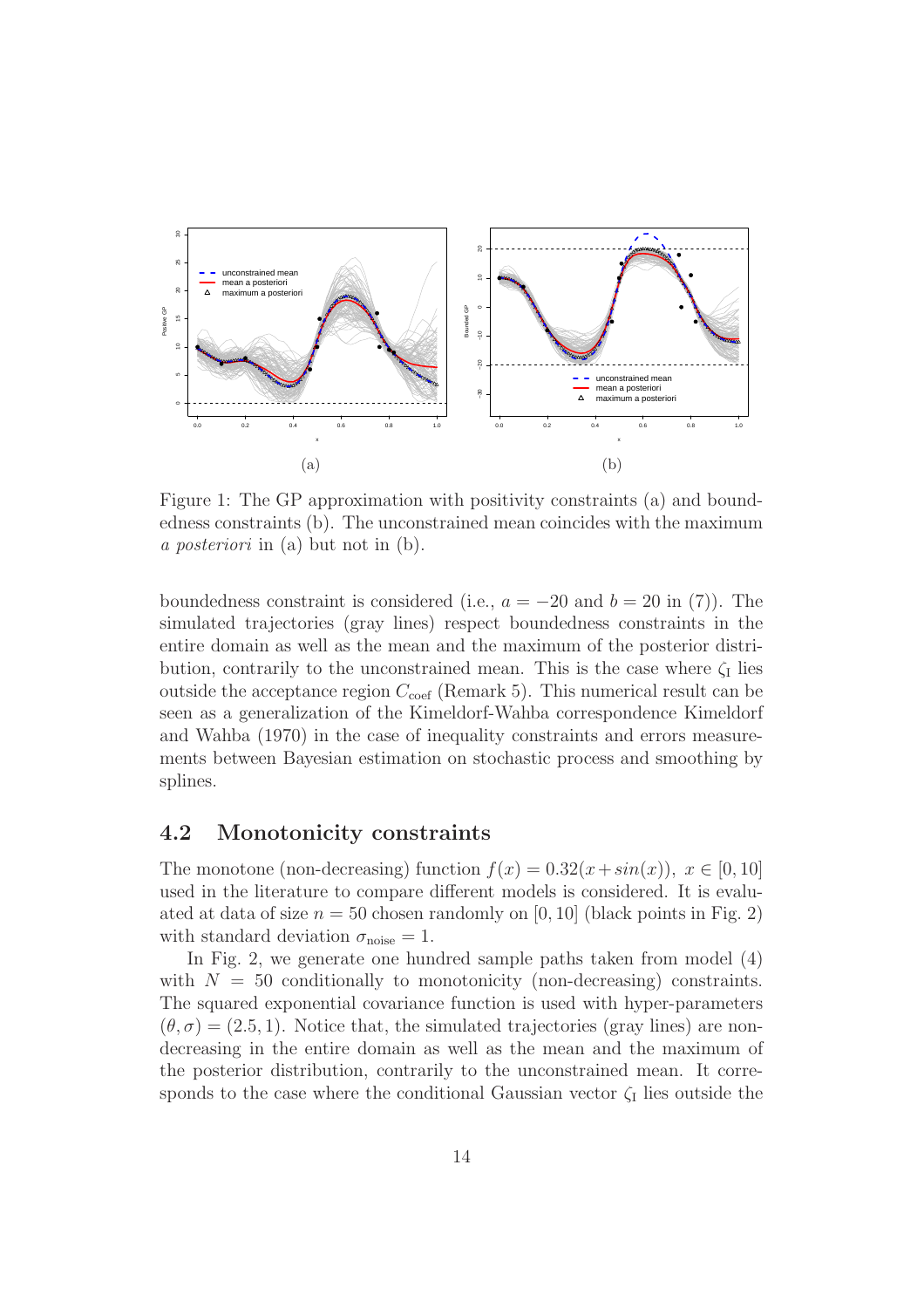

Figure 2: The GP approximation (4) with monotonicity constraints for sinusoidal function  $f(x) = 0.32(x + sin(x))$ . The unconstrained mean does not coincide with the maximum a posteriori.

acceptance region  $C_{\text{coef}}$  (Remark 5).

### 4.3 Isotonicity in two dimensions

In two dimensions, the monotone (non-decreasing) function with respect to the two inputs used in Saarela and Arjas (2011); Shively et al. (2009)

$$
f(x_1, x_2) = \mathbb{1}_{\{(x-1-1)^2 + (x_2-1)^2 < 1\}} \{1 - (x_1-1)^2 - (x_2-1)^2\}^{1/2}, \quad (x_1, x_2) \in [0, 1]^2
$$

is considered. It is evaluated at data of size  $n = 100$  chosen randomly on  $[0, 1]^2$  with standard deviation  $\sigma_{\text{noise}} = 0.1$ . In Fig. 3, the two-dimensional squared exponential covariance function is used

$$
K(\mathbf{x}, \mathbf{x}') = \sigma^2 \exp\left(-\frac{(x_1 - x'_1)^2}{2\theta_1^2}\right) \times \exp\left(-\frac{(x_2 - x'_2)^2}{2\theta_2^2}\right),\tag{8}
$$

where the variance hyper-parameter  $\sigma = 1$  and the length hyper-parameters  $(\theta_1, \theta_2) = (0.02, 0.17)$  are estimated using cross-validation methods (Maatouk et al., 2015). Figure 3 shows the maximum of the posterior distribution using model (3) with  $N = 10$  and the associated contour levels. It respects monotonicity (non-decreasing) constraints with respect to the two inputs.

Remark 8. For monotonicity with respect to only one variable, model (3) (with noise-free data) has been used in Cousin et al. (2016) to estimate the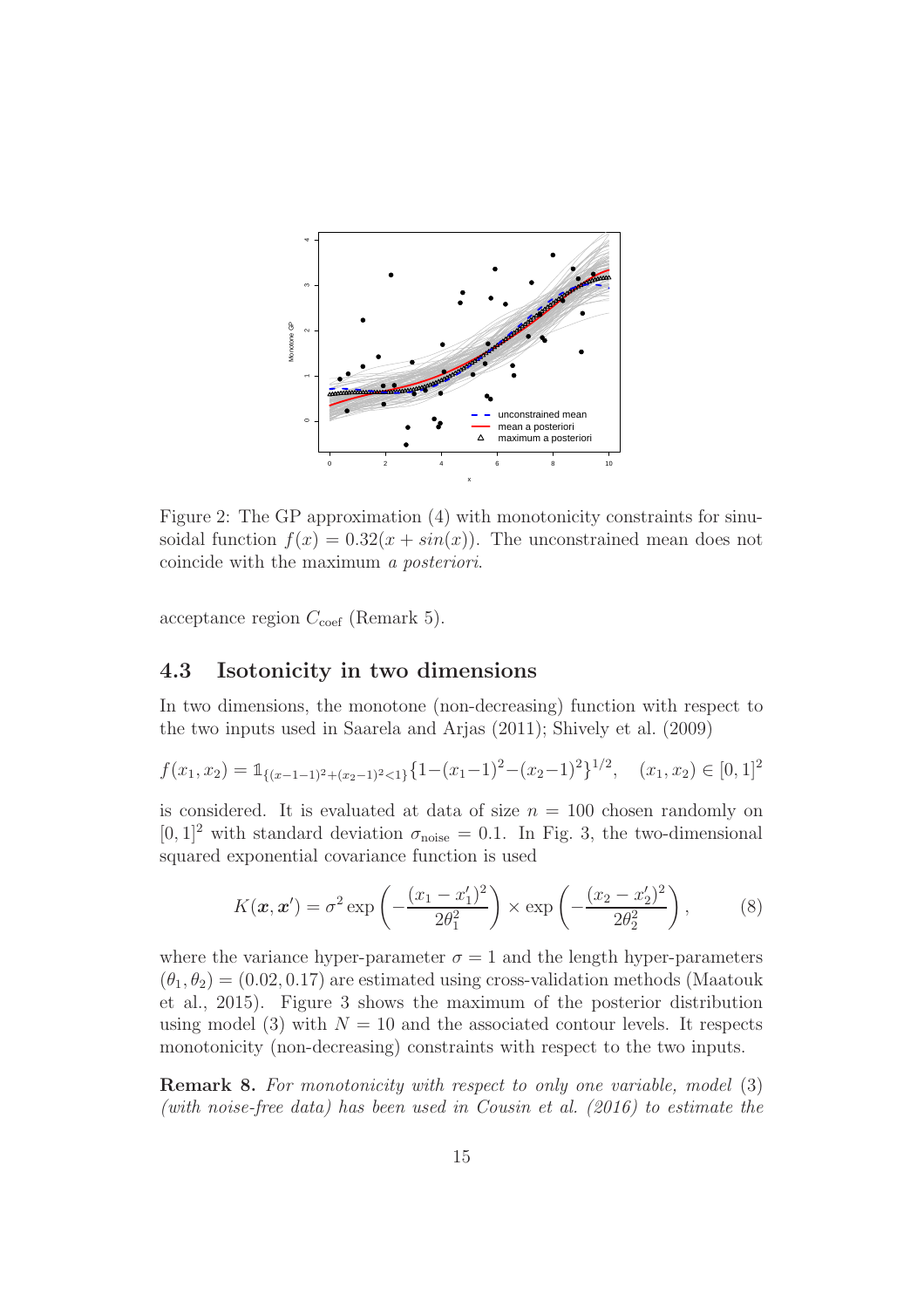

Figure 3: The maximum of the posterior distribution drawn from model (3) respecting monotonicity (non-decreasing) constraints for the two inputs, and the associated contour levels.

discount factor surface as a function of time-to-maturities and quotation dates. It is a monotone (non-increasing) function with respect to time-tomaturities at each quotation date.

# 5 Simulation study

In this section, a comparison between the finite-dimensional approximation of GPs developed in the present paper and models deal with monotonicity and isotonicity constraints is shown. The real non-decreasing functions proposed by Holmes and Heard (2003); Neelon and Dunson (2004) and used in a comparative study by Shively et al. (2009); Lin and Dunson (2014) are considered

- flat function  $f_1(x) = 3, x \in (0, 10]$ ;
- sinusoidal function  $f_2(x) = 0.32\{x + \sin(x)\}\,$ ,  $x \in (0, 10]$ ;
- step function  $f_3(x) = 3$  if  $x \in (0, 8]$  and  $f_3(x) = 8$  if  $x \in (8, 10]$ ;
- linear function  $f_4(x) = 0.3x, x \in (0, 10];$
- exponential function  $f_5(x) = 0.15 \exp(0.6x 3), x \in (0, 10];$
- logistic function  $f_6(x) = 3/{1 + \exp(-2x + 10)}$ ,  $x \in (0, 10]$ .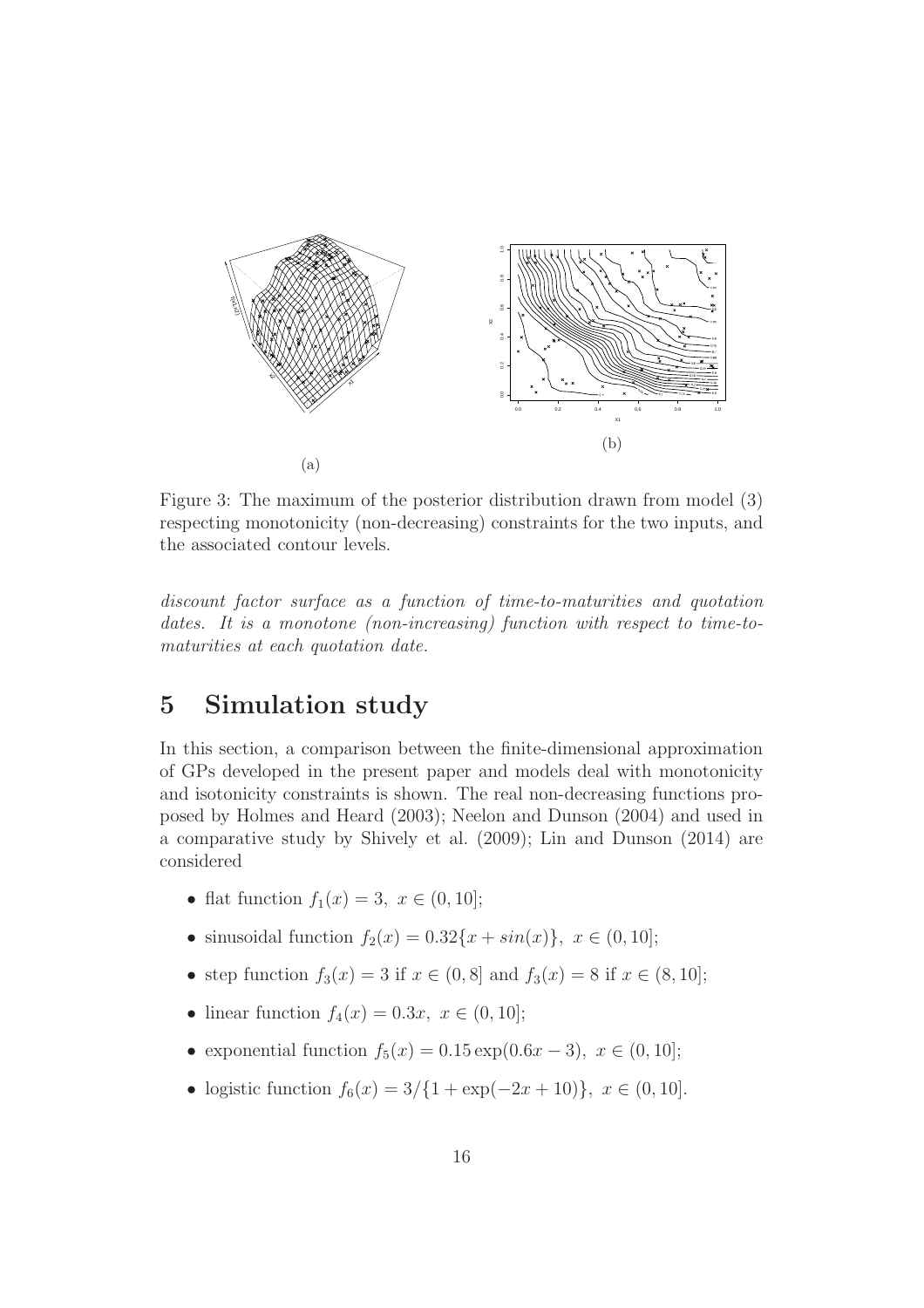Table 2: Length hyper-parameter estimates using a suited cross-validation method.

|                        |  | Flat Step Linear Exponential Logistic Sinusoidal |     |     |
|------------------------|--|--------------------------------------------------|-----|-----|
| $\theta$ 100.0 0.8 8.6 |  | 1.0                                              | 2.0 | 2.5 |

Table 3: Root-mean-square error  $(\times 100)$  for data of size  $n = 100$ . The results are obtained by repeating the simulation 5000 times.

|                                |      |           |      | Flat Step Linear Exponential Logistic Sinusoidal |      |      |
|--------------------------------|------|-----------|------|--------------------------------------------------|------|------|
| Gaussian process               | 15.1 | 27.1      | 16.7 | 19.7                                             | 25.5 | 21.9 |
| Gaussian process projection    |      | 11.3 25.3 | 16.3 | 19.1                                             | 22.4 | 21.1 |
| Regression spline              | 9.7  | 28.5      | 24.0 | 21.3                                             | 19.4 | 22.9 |
| Gaussian process approximation | 8.2  | 41.1      | 15.8 | 20.8                                             | 21.0 | 20.6 |

These functions are supposed to be evaluated at data of size  $n = 100$ with standard deviation  $\sigma_{\text{noise}} = 1$ . The root-mean-square error (RMSE) of the estimates is computed at the one hundred  $x$  values taken uniformly (equidistant) in the interval (0, 10]:

RMSE = 
$$
\sqrt{\frac{1}{n} \sum_{i=1}^{n} (f(x_i) - \hat{f}(x_i))^{2}},
$$

where  $\hat{f}(x)$  is the estimate of  $f(x)$  and  $x_i$  are the n equally-spaced x-values. For the GP approximation developed in this paper, the maximum a posteriori estimate (Definition 3) is used as an estimate of  $f(x)$ , where N is fixed to fifty. Let us recall that this estimate depends only on the length hyperparameter  $\theta$ . The squared exponential covariance function (Table 1) is used in the simulation, with  $\sigma$  fixed to 1 and  $\theta$  estimated using the suited crossvalidation method (Maatouk et al., 2015; Cousin et al., 2016). Table 2 shows the values of the parameter estimation  $\theta$ .

In Table 3, the RMSE of the estimates is calculated for the finite-dimensional approximation of GPs, and it is compared with results of Gaussian process with and without projection given in Lin and Dunson (2014) and results of the regression spline method given in Shively et al. (2009). To ensure stability of results, the simulations have been repeated 5000 times. Table 3 shows that the finite-dimensional approximation of GPs outperforms regression splines (resp. Gaussian process with and without projection) except in the step and logistic cases (resp. in the step and exponential cases).

Remark 9. Let us recall that the finite-dimensional approximation of GPs developed in the present paper is supposed centered (i.e., mean-zero). To be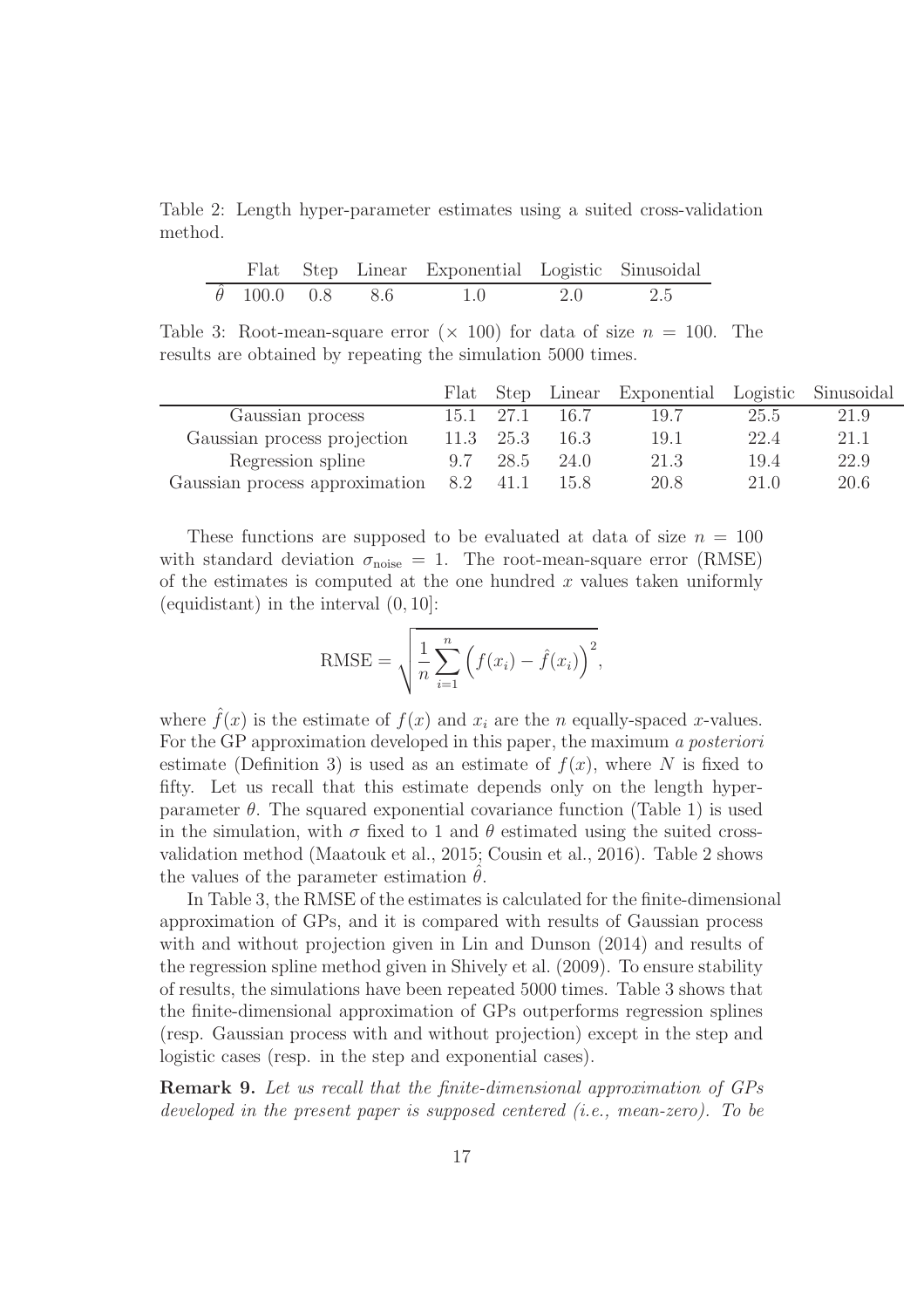

Figure 4: The 95% credible intervals of the Gaussian process approximation together with the sinusoidal function, the observations (grey crosses) and the maximum a posteriori estimate.

coherent, the results presented in Table 3 should be computed when the output values are normalized

$$
\bar{y}_i = y_i - \bar{y}, \quad i = 1, \dots, n,
$$

where  $\bar{y}_i$  is the normalized value of the ith output observation and  $\bar{y}$  =  $1/n \sum_{i=1}^{n} y_i$  is the mean of the output observations. In that case, the finitedimensional approximation of GPs outperforms regression spline and Gaussian process with and without projection except in the step case.

Now, the uncertainty quantification is investigated. The monotone (nondecreasing) function  $f(x) = 0.32(x + sin(x))$ ,  $x \in (0, 10]$  (sinusoidal function) is considered (dashed lines in Fig. 4). It is evaluated at data of size  $n =$ 100 distributed randomly on (0, 10] (grey crosses in Fig. 4), with standard deviation  $\sigma_{\text{noise}} = 1$ .

In Table 4, the percentage of the empirical coverage of 95% pointwise credible intervals of GP approximation is computed by repeating the simulation 1000 times. The coverage for Gaussian process approximation is closer to the nominal 95% than is that of the Gaussian process at most of input locations chosen by Lin and Dunson (2014). Additionally, the finite-dimensional approximation of GPs outperforms Gaussian process with projection at some input locations and slightly bad at the other locations.

To compare the proposed approach with the methodology based on the knowledge of the derivatives of the GP at some input locations, the logistic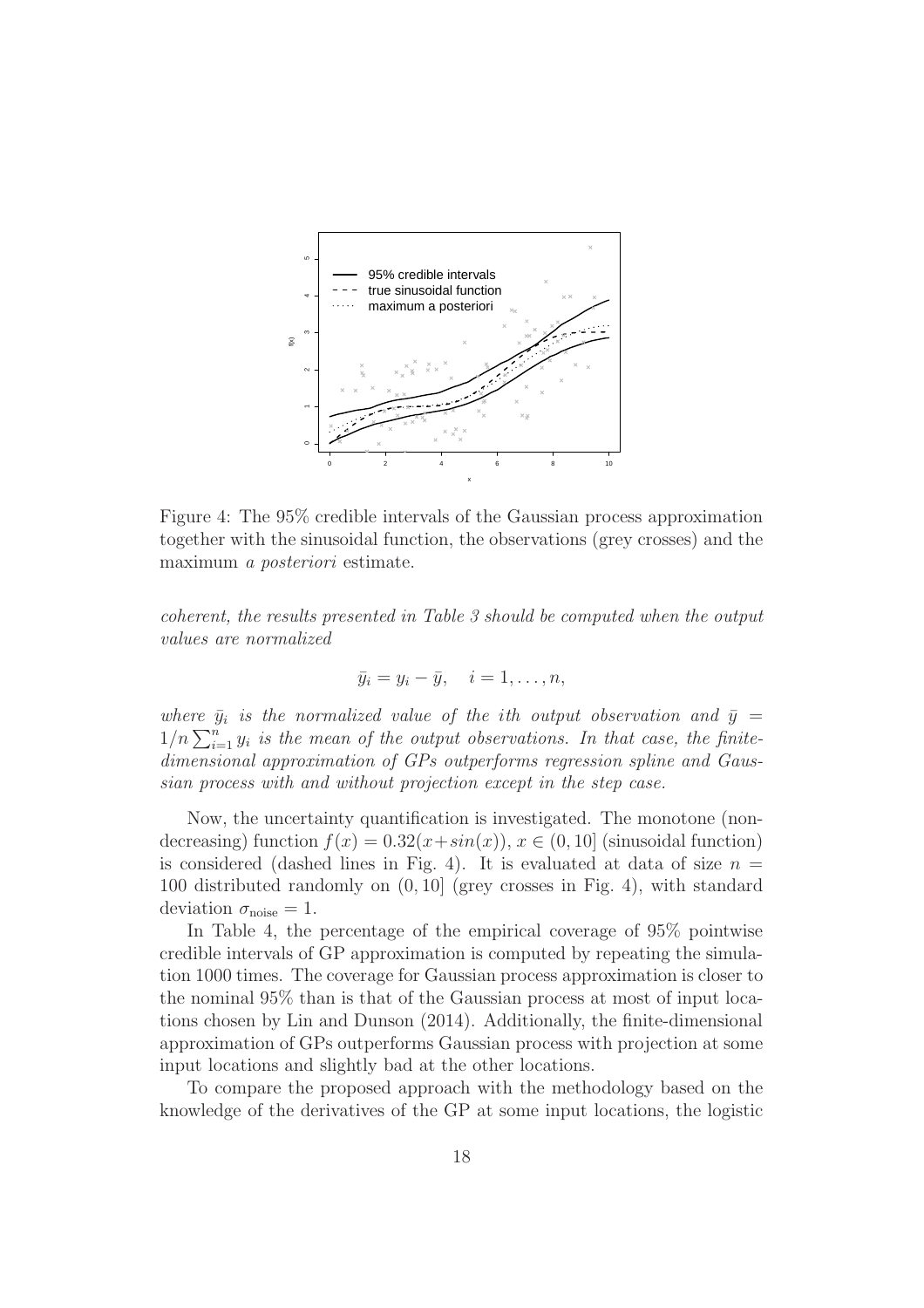Table 4: Empirical coverage  $(\%)$  for 95% credible intervals at different x values. The simulations are repeated 1000 times.

|                                                                                  |  |  | $0.5 \quad 1 \quad 1.5 \quad 2 \quad 2.5 \quad 3 \quad 3.5 \quad 4 \quad 4.5$ |  | - 5                                               |
|----------------------------------------------------------------------------------|--|--|-------------------------------------------------------------------------------|--|---------------------------------------------------|
| Gaussian process                                                                 |  |  |                                                                               |  | 97.3 94.6 91.8 88.0 90.5 95.2 96.8 91.0 86.5 86.3 |
| Gaussian process projection 94.1 95.4 92.0 89.5 93.1 94.6 96.0 90.0 89.0 86.9    |  |  |                                                                               |  |                                                   |
| Gaussian process approximation 97.0 93.0 89.6 90.1 94.1 97.1 95.5 89.5 85.4 86.7 |  |  |                                                                               |  |                                                   |



Figure 5: The root-mean-square error at different sample sizes together with the optimal values obtained in Riihimäki and Vehtari (2010).

artificial function  $f(x) = 2/(1+\exp(-8x+4))$ ,  $x \in [0, 1]$  defined in Riihimäki and Vehtari (2010) is considered. This function is supposed to be evaluated at data of size *n* with standard deviation  $\sigma_{\text{noise}} = 0.5$ . The squared exponential covariance function is used.

In Riihimäki and Vehtari (2010), the RMSE is equal to  $0.077$  (resp.  $0.062$ ) for  $n = 100$  (resp.  $n = 200$ ). In Fig. 5, the root-mean-square error using the GP approximation is illustrated at different sample sizes together with the optimal values obtained by Riihimäki and Vehtari (2010). Notice that, we just need data of size  $n = 160$  to reach the optimal value 0.062 obtained by Riihimäki and Vehtari (2010). The results are based on 1000 simulation replicates.

The isotonicity (non-decreasing) functions with respect to the two inputs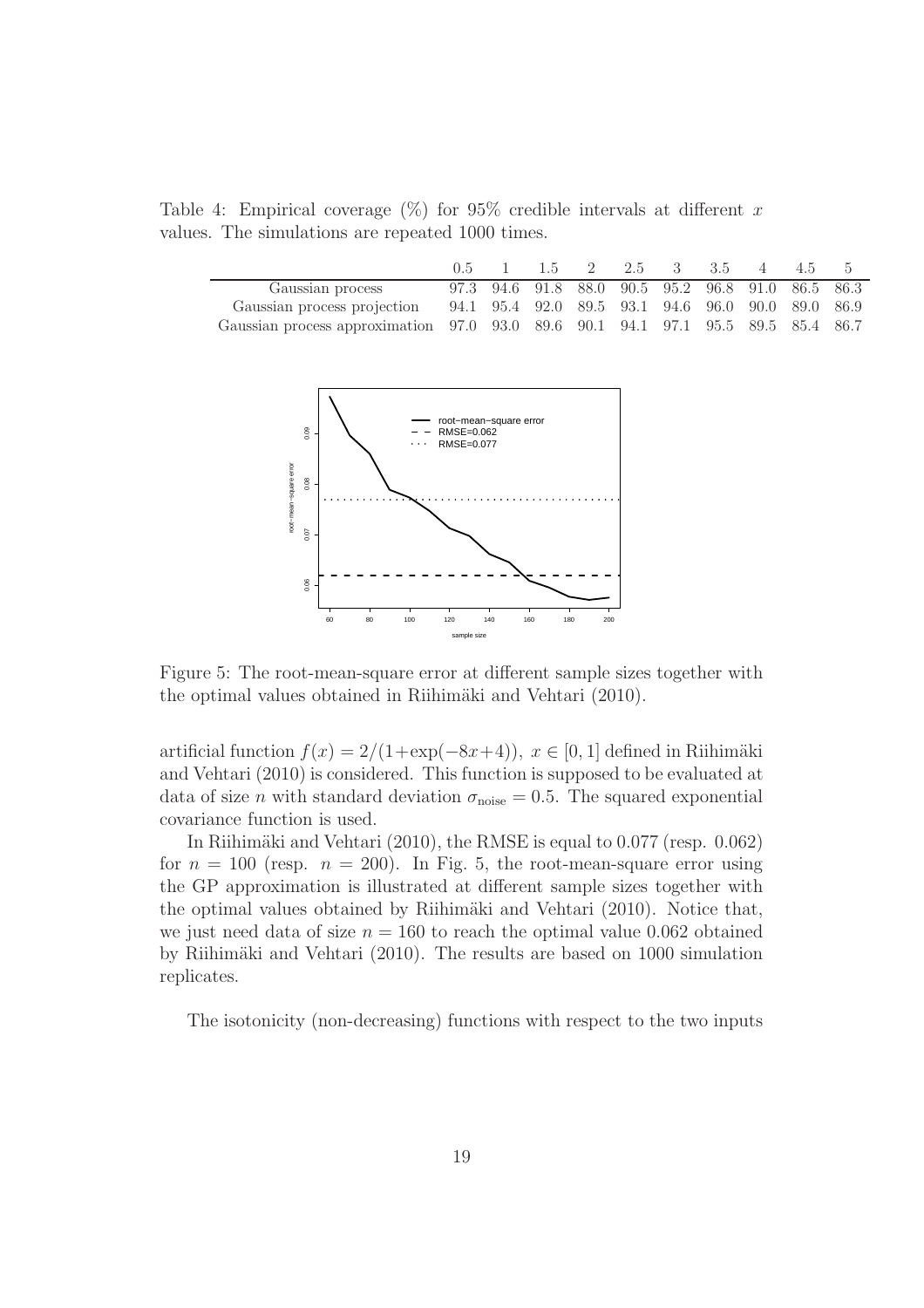Table 5: The summary of length hyper-parameter estimates in two dimensions using cross-validation methods.

$$
\frac{f_1}{(\hat{\theta}_1, \hat{\theta}_2) \quad (0.17, 0.38) \quad (0.46, 1.32) \quad (0.18, 0.22) \quad (0.38, 0.01) \quad (0.08, 0.09) \quad (0.02, 0.17)}
$$

Table 6: Mean square error ( $\times$  100) for data of size  $n = 1024$  with standard deviation  $\sigma_{\text{noise}} = 0.1$ . The results are based on 100 simulation replicates.

|                                                                                   |  |                             | $f_4$ $f_5$ |  |
|-----------------------------------------------------------------------------------|--|-----------------------------|-------------|--|
| Gaussian process projection 0.04 0.02                                             |  | $0.05$ $0.20$ $0.19$ $0.10$ |             |  |
| Gaussian process approximation $2.86e-3$ $4.40e-4$ $7.09e-3$ $0.55$ $0.34$ $0.04$ |  |                             |             |  |

used in Lin and Dunson (2014); Saarela and Arjas (2011) are considered

$$
f_1(x_1, x_2) = \sqrt{x_1}, (x_1, x_2) \in [0, 1]^2;
$$
  
\n
$$
f_2(x_1, x_2) = 0.5x_1 + 0.5x_2, (x_1, x_2) \in [0, 1]^2;
$$
  
\n
$$
f_3(x_1, x_2) = \min(x_1, x_2), (x_1, x_2) \in [0, 1]^2;
$$
  
\n
$$
f_4(x_1, x_2) = 0.25x_1 + 0.25x_2 + 0.5 \times \mathbb{1}_{\{x_1 + x_2 > 1\}}, (x_1, x_2) \in [0, 1]^2;
$$
  
\n
$$
f_5(x_1, x_2) = 0.25x_1 + 0.25x_2 + 0.5 \times \mathbb{1}_{\{\min(x_1, x_2) > 5\}}, (x_1, x_2) \in [0, 1]^2;
$$
  
\n
$$
f_6(x_1, x_2) = \mathbb{1}_{\{(x_1 - 1)^2 + (x_2 - 1)^2 < 1\}} \sqrt{1 - (x_1 - 1)^2 - (x_2 - 1)^2}, (x_1, x_2) \in [0, 1]^2.
$$

The two-dimensional squared exponential covariance function (8) is used, with  $\sigma$  fixed to 1 and  $(\theta_1, \theta_2)$  estimated using the suited cross-validation method (Maatouk et al., 2015; Cousin et al., 2016). Table 5 shows the values of the parameter estimation  $(\hat{\theta}_1, \hat{\theta}_2)$ .

In Table 6, the mean square error (MSE) of the estimates is calculated for the finite-dimensional approximation of GPs, and it is compared with results of Gaussian process projections given in Lin and Dunson (2014). Table 6 shows that the finite-dimensional approximation of GPs outperforms Gaussian process projections except in  $f_4$  and  $f_5$  cases. This is very similar to the one-dimensional case results, because of the similarity of  $f_4$  and  $f_5$  functions to the step case.

# 6 Real application: nuclear safety

In this section, the performance of the proposed model has been investigated using the real-word data provided by the 'Institut of Radioprotection and Nuclear Safety' (IRSN), France. The nuclear reactor of the uranium sphere called 'Lady Godiva device' situated at Los Alamos National Laboratory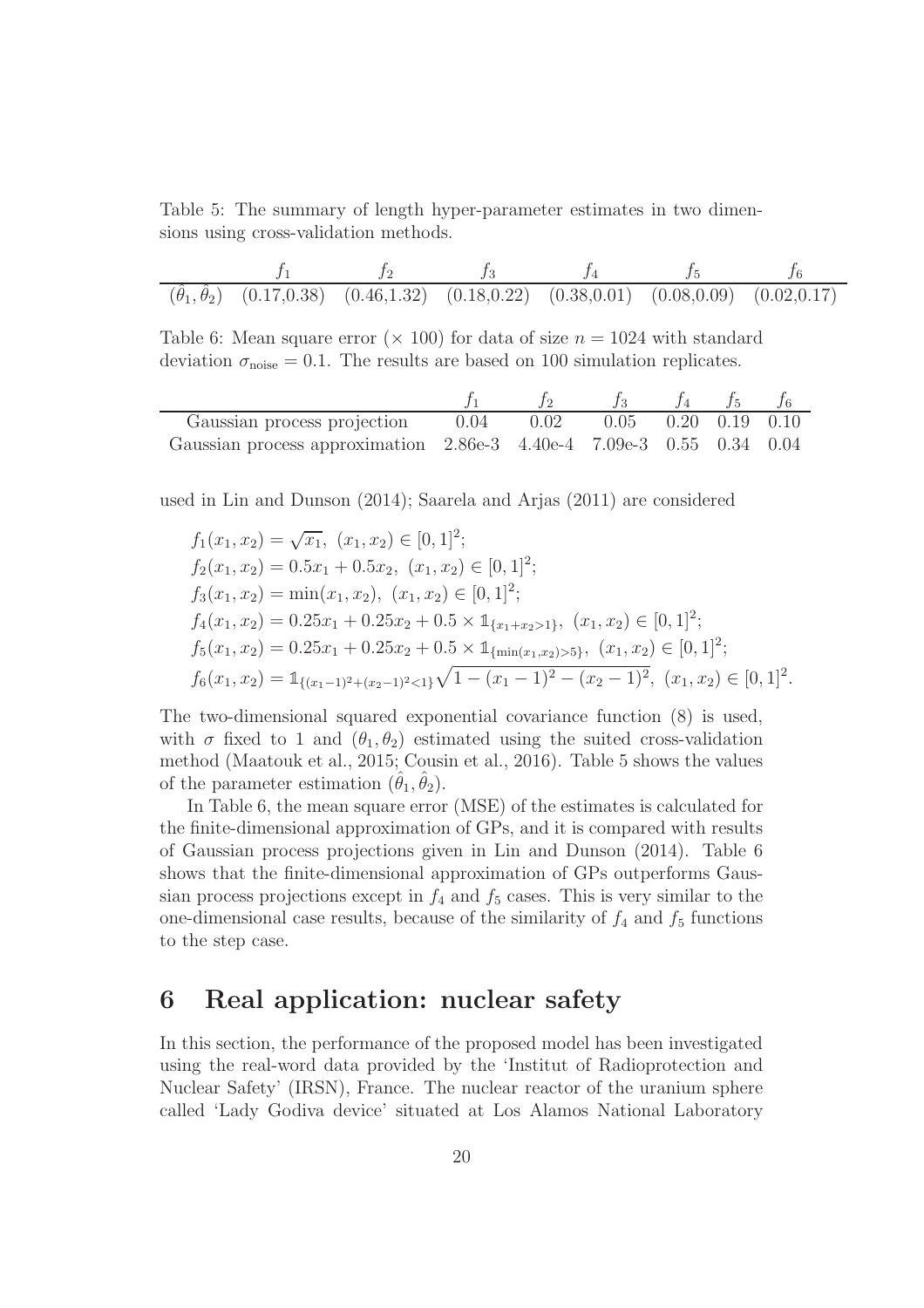(LANL), New Mexico, U.S. has been studied. The nuclear reactor of the sphere is increasing with respect to the two considered input parameters: its radius (between 0 and 20 cm) and density (between 10 and 20  $g/cm<sup>3</sup>$ ). The one hundred and tweenty one observations defined on  $[0, 20] \times [10 \times 20]$ 



Figure 6: (a) 3D visualization of Godiva's data. (b) the maximum of the posterior distribution with 121 observations. (c) the unconstrained GP model with fives observations. (d) the constrained GP model with fives observations.

(see Figure 6a) have been used to show the efficiency of the proposed model in term of prediction and to compare it with the unconstrained Gaussian process model. The idea is to fix some of these observations and to test the quality of prediction of the proposed estimator at the other ones. The squared exponential covariance function has been used. In Figure 6c, we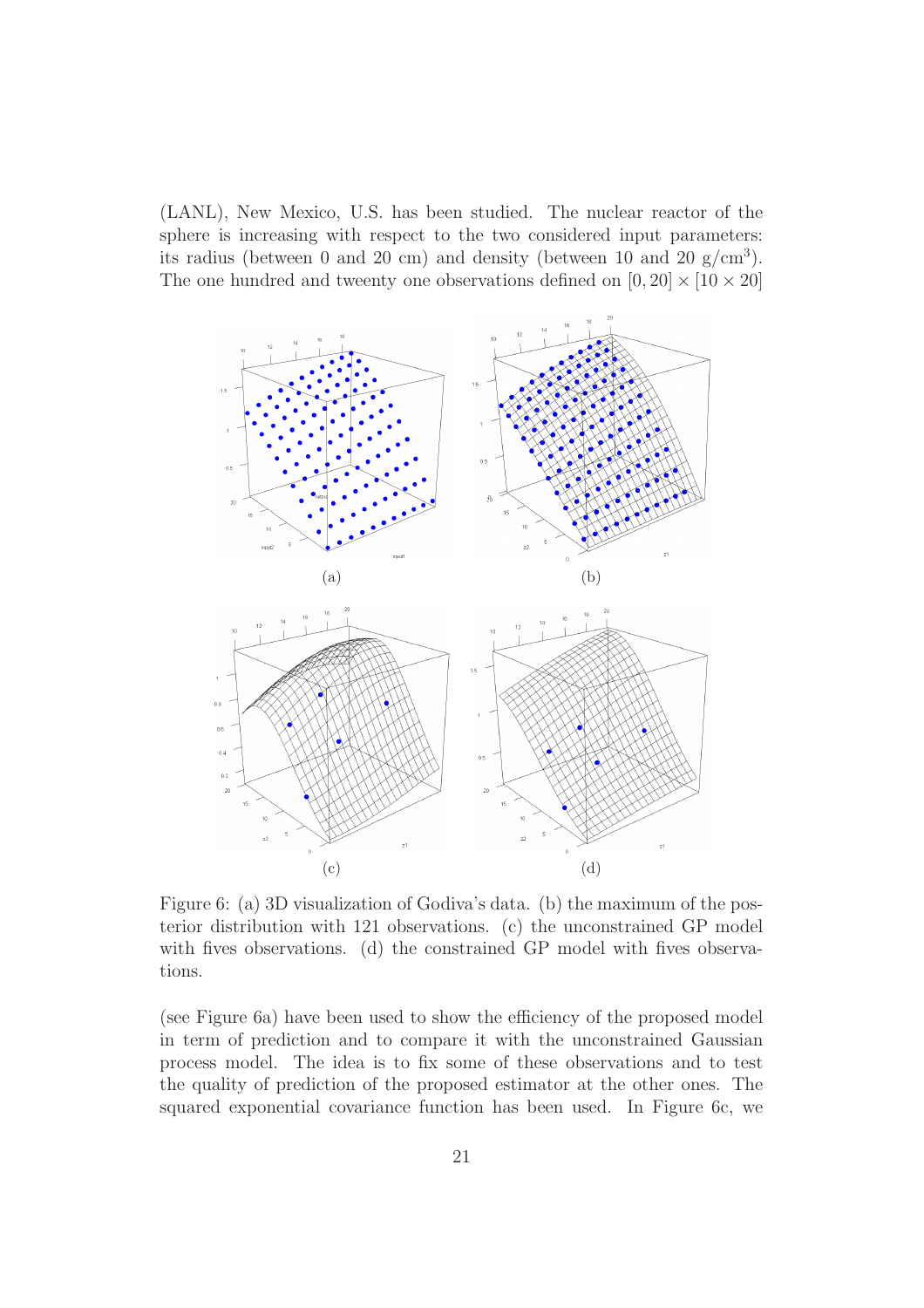fix five observations using maximin Latin hypercube and we plot the unconstrained mean with the hyper parameters estimated by cross-validation methods. Notice that the unconstrained mean does not respect monotonicity constraints in the entire domain. In Figure 6d, the same observations have been used to plot the maximum of the posterior distribution. The hyper parameters  $(\theta_1, \theta_2)$  have been estimated by the suited cross-validation method Maatouk et al. (2015). We remark that with few observations, the proposed estimator verifies monotonicity constraints in the entire domain. Finally, the  $Q<sup>2</sup>$  criteria has been used to evaluate the quality of predictions

$$
Q^{2} = 1 - \frac{\sum_{i=1}^{n_t} (f(x_i) - \hat{f}(x_i))^{2}}{\sum_{i=1}^{n_t} (f(x_i) - \overline{y})^{2}},
$$

where  $\hat{f}$  is the proposed estimator,  $\overline{y}$  is the mean of the observations and  $n_t$  is the number of tested data. The constrained model outperforms the unconstrained one with  $Q^2$  equal to 0.98 versus 0.69.

# 7 Conclusion

In this paper, a finite-dimensional approximation of Gaussian processes to incorporate infinite number of inequality constraints (such as boundedness, monotonicity and convexity) and noisy observations is developed. It is based on a linear combination between Gaussian random coefficients and deterministic basis functions. The basis functions are chosen such that the infinite number of inequality constraints on the Gaussian process approximation are equivalent to a finite number of constraints on the coefficients. Consequently, simulate the conditional approximating process is equivalent to simulate a truncated Gaussian vector restricted to convex sets. By this methodology, the mean and the maximum of the posterior distribution are well defined. To show the performance of the proposed model in term of predictive accuracy and uncertainty quantification, a comparison with several recently models dealing with the same constraints is shown.

# Acknowledgements

Part of this work has been conducted within the frame of the ReDice Consortium, gathering industrial (CEA, EDF, IFPEN, IRSN, Renault) and academic (Ecole des Mines de Saint-Étienne, INRIA, and the University of Bern) partners around advanced methods for Computer Experiments. The author would like to thank Yann Richet (IRSN, Paris) for providing the nuclear safety data.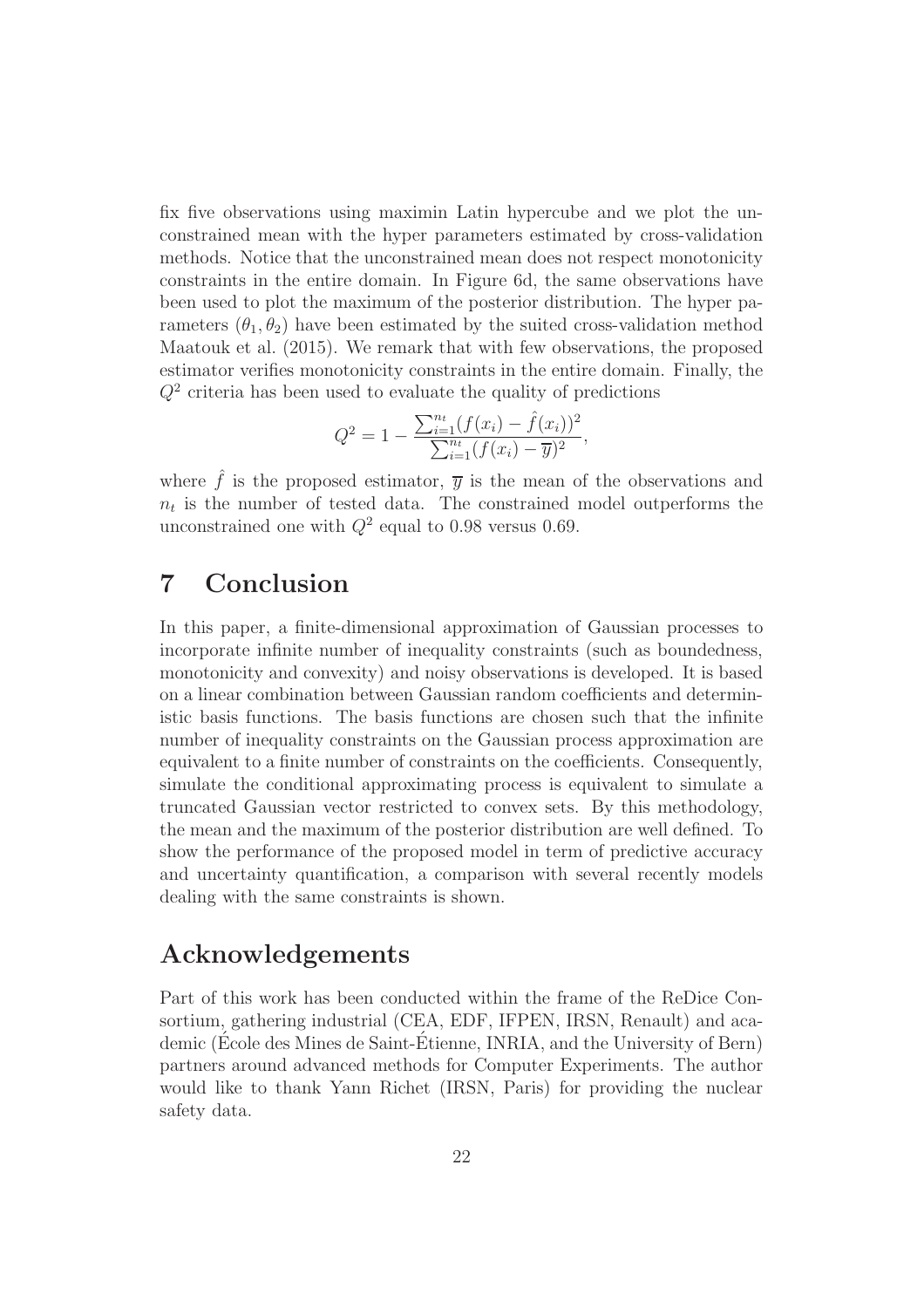# References

- Abrahamsen, P. and Benth, F. E. (2001). Kriging with inequality constraints. Math. Geo., 33(6):719–744.
- Aronszajn, N. (1950). Theory of reproducing kernels. Trans. Am. Math. Soc., 68:337–404.
- Bay, X., Grammont, L., and Maatouk, H. (2016). Generalization of the Kimeldorf-Wahba correspondence for constrained interpolation. *Elec*tron. J. Statist., 10(1):1580–1595.
- Bay, X., Grammont, L., and Maatouk, H. (2017). A new method for interpolating in a convex subset of a Hilbert space. Comput. Optim. Appl., 68(1):95–120. doi:10.1007/s10589-017-9906-9.
- Berlinet, A. and Thomas-Agnan, C. (2004). Reproducing kernel Hilbert spaces in probability and statistics. Kluwer Academic Publishers.
- Botts, C. (2013). An accept-reject algorithm for the positive multivariate normal distribution. Comput. Statist., 28(4):1749–1773.
- Boyd, S. and Vandenberghe, L. (2004). Convex optimization. Cambridge University Press.
- Chopin, N. (2011). Fast simulation of truncated Gaussian distributions. Stat. Comput., 21(2):275–288.
- Cousin, A., Maatouk, H., and Rullière, D. (2016). Kriging of financial termstructures. Eur. J. Oper. Res., 255(2):631 – 648.
- Cramer, H. and Leadbetter, R. (1967). Stationary and related stochastic processes: sample function properties and their applications. Wiley series in probability and mathematical statistics. Tracts on probability and statistics. Wiley.
- Cressie, N. and Johannesson, G. (2008). Fixed rank kriging for very large spatial data sets. J. R. Stat. Soc. B, 70(1):209–226.
- Delecroix, M., Simioni, M., and Thomas-Agnan, C. (1996). Functional estimation under shape constraints. J. Nonparametr. Stat., 6(1):69–89.
- Freulon, X. and de Fouquet, C. (1993). Conditioning a Gaussian model with inequalities. In Soares, A., editor, Geostatistics Tróia '92: Volume 1, pages 201–212. Springer Netherlands, Dordrecht.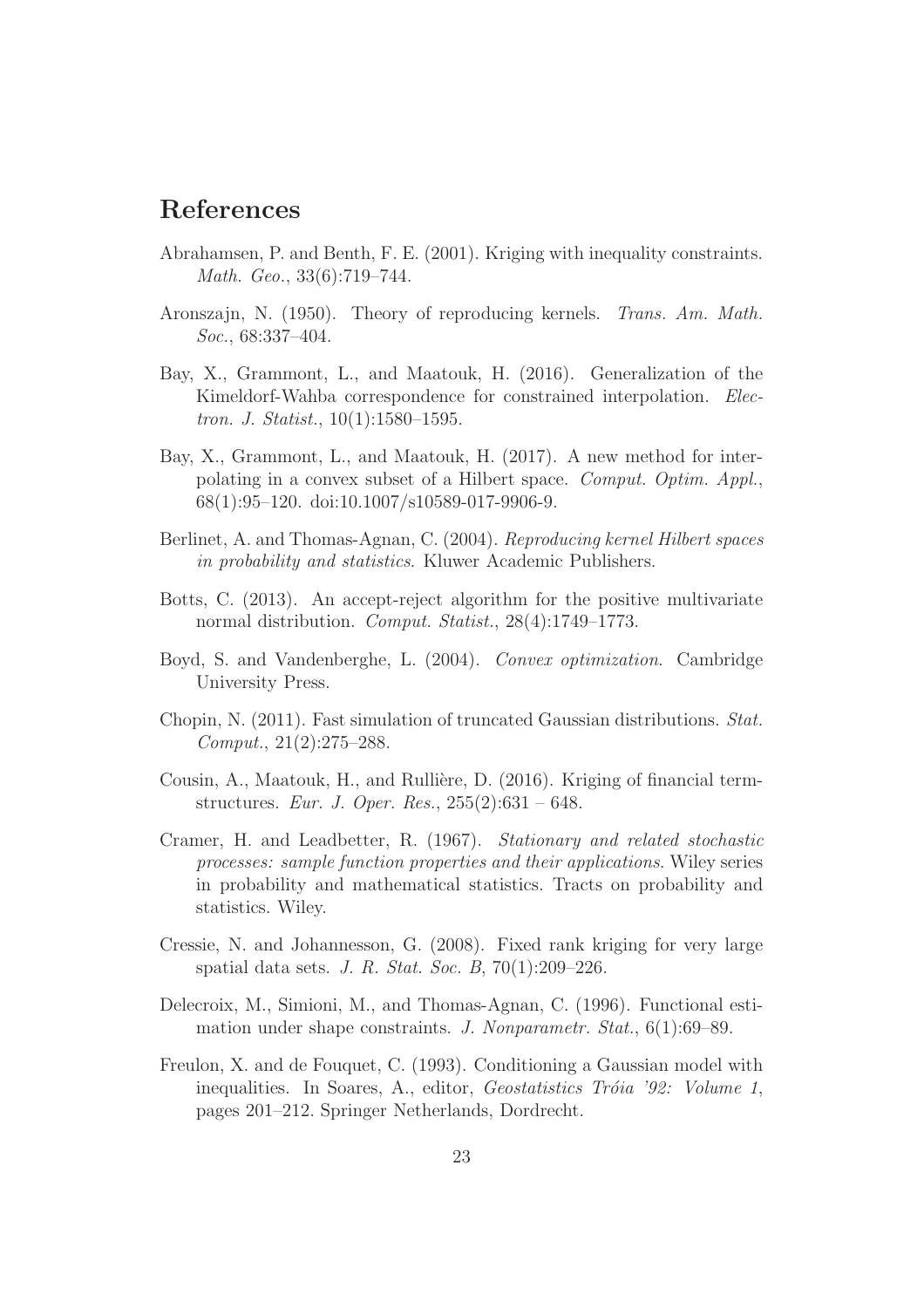- Golchi, S., Bingham, D., Chipman, H., and Campbell, D. (2015). Monotone emulation of computer experiments. SIAM/ASA Journal on Uncertainty Quantification, 3(1):370–392.
- Goldfarb, D. and Idnani, A. (1983). A numerically stable dual method for solving strictly convex quadratic programs. *Math. Program.*,  $27(1):1-33$ .
- Holmes, C. and Heard, N. (2003). Generalized monotonic regression using random change points. Stat. Med., 22(4):623–638.
- Jidling, C., Wahlström, N., Wills, A., and Schön, T. B. (2017). Linearly constrained Gaussian processes. arXiv preprint arXiv:1703.00787.
- Kimeldorf, G. S. and Wahba, G. (1970). A correspondence between Bayesian estimation on stochastic processes and smoothing by splines. Ann. Math. *Stat*  $\ldots$  41(2):495–502.
- Kleijnen, J. P. and Van Beers, W. C. (2013). Monotonicity-preserving bootstrapped kriging metamodels for expensive simulations. J. Oper. Res. Soc., 64(5):708–717.
- Lin, L. and Dunson, D. B. (2014). Bayesian monotone regression using Gaussian process projection. Biometrika, 101(2):303–317.
- Maatouk, H. and Bay, X. (2016). A new rejection sampling method for truncated multivariate Gaussian random variables restricted to convex sets. In Cools, R. and Nuyens, D., editors, Monte Carlo and Quasi-Monte Carlo Methods, pages 521–530. Springer International Publishing, Cham.
- Maatouk, H., Roustant, O., and Richet, Y. (2015). Cross-validation estimations of hyper-parameters of Gaussian processes with inequality constraints. Procedia Environmental Sciences, 27:38 – 44. Spatial Statistics conference 2015.
- Neelon, B. and Dunson, D. B. (2004). Bayesian isotonic regression and trend analysis. *Biometrics*,  $60(2):398-406$ .
- Parzen, E. (1962). Stochastic processes. Holden-Day series in probability and statistics. Holden-Day, San Francisco, London, Amsterdam.
- Philippe, A. and Robert, C. P. (2003). Perfect simulation of positive Gaussian distributions. Stat. Comput., 13(2):179–186.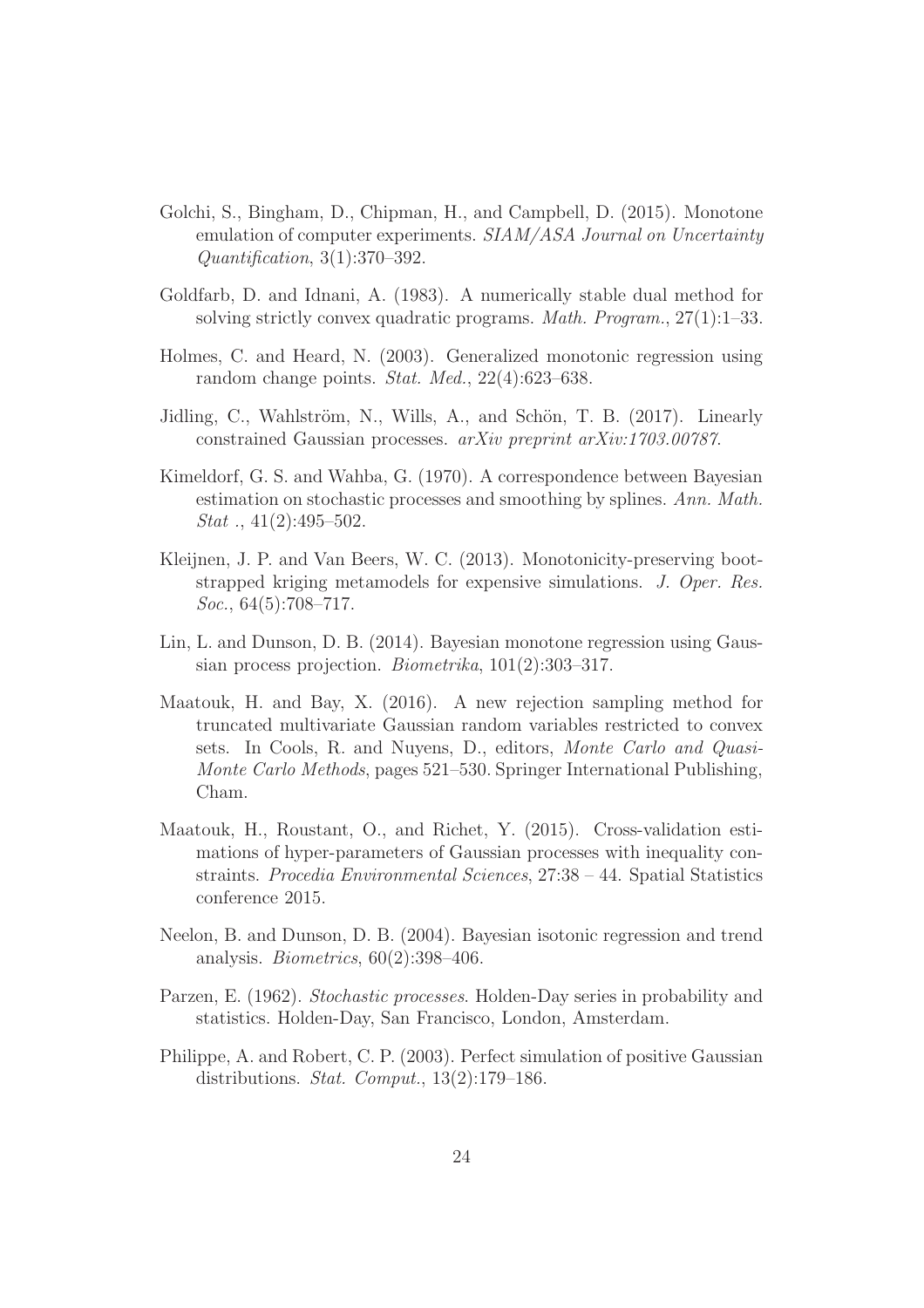- Ramsay, J. O. (1988). Monotone regression splines in action. Statist. Sci., 3(4):425–441.
- Ramsay, J. O. (1998). Estimating smooth monotone functions. J. R. Stat. Soc. B, 60(2):365–375.
- Rasmussen, C. E. and Williams, C. K. (2006). Gaussian processes for machine learning. MIT Press, Cambridge.
- Riihimäki, J. and Vehtari, A. (2010). Gaussian processes with monotonicity information. J. Mach. Learn. Res., 9:645–652.
- Robert, C. P. (1995). Simulation of truncated normal variables. Stat. Comput.,  $5(2):121-125$ .
- Saarela, O. and Arjas, E. (2011). A method for Bayesian monotonic multiple regression. Scand. J. Statist., 38(3):499–513.
- Shively, T. S., Sager, T. W., and Walker, S. G. (2009). A Bayesian approach to non-parametric monotone function estimation. J. R. Stat. Soc. B, 71(1):159–175.
- Trecate, G. F., Williams, C. K., and Opper, M. (1999). Finite-dimensional approximation of Gaussian processes. In Proceedings of the 1998 conference on Advances in neural information processing systems II, pages 218–224. MIT Press.
- Tutz, G. and Leitenstorfer, F. (2007). Generalized smooth monotonic regression in additive modeling. J. Comp. Graph. Stat., 16(1):165–188.
- Wang, X. and Berger, J. O. (2016). Estimating shape constrained functions using Gaussian processes. SIAM/ASA Journal on Uncertainty Quantification,  $4(1):1-25$ .
- Xuming, H. and Peide, S. (1996). Monotone B-spline smoothing. J. Amer. Statist. Assoc., 93:643–650.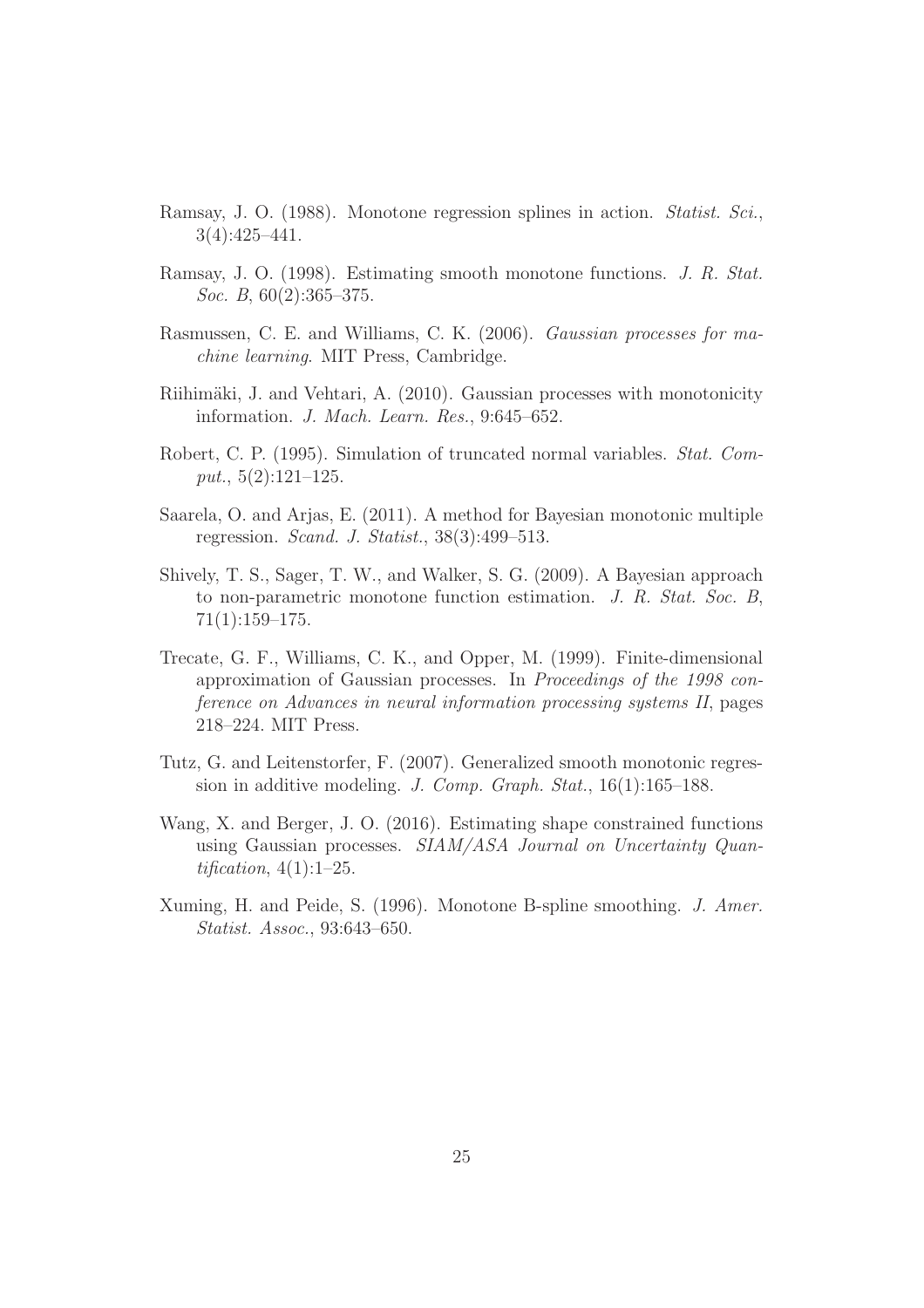This figure "5ptsprocheLOO.jpg" is available in "jpg" format from: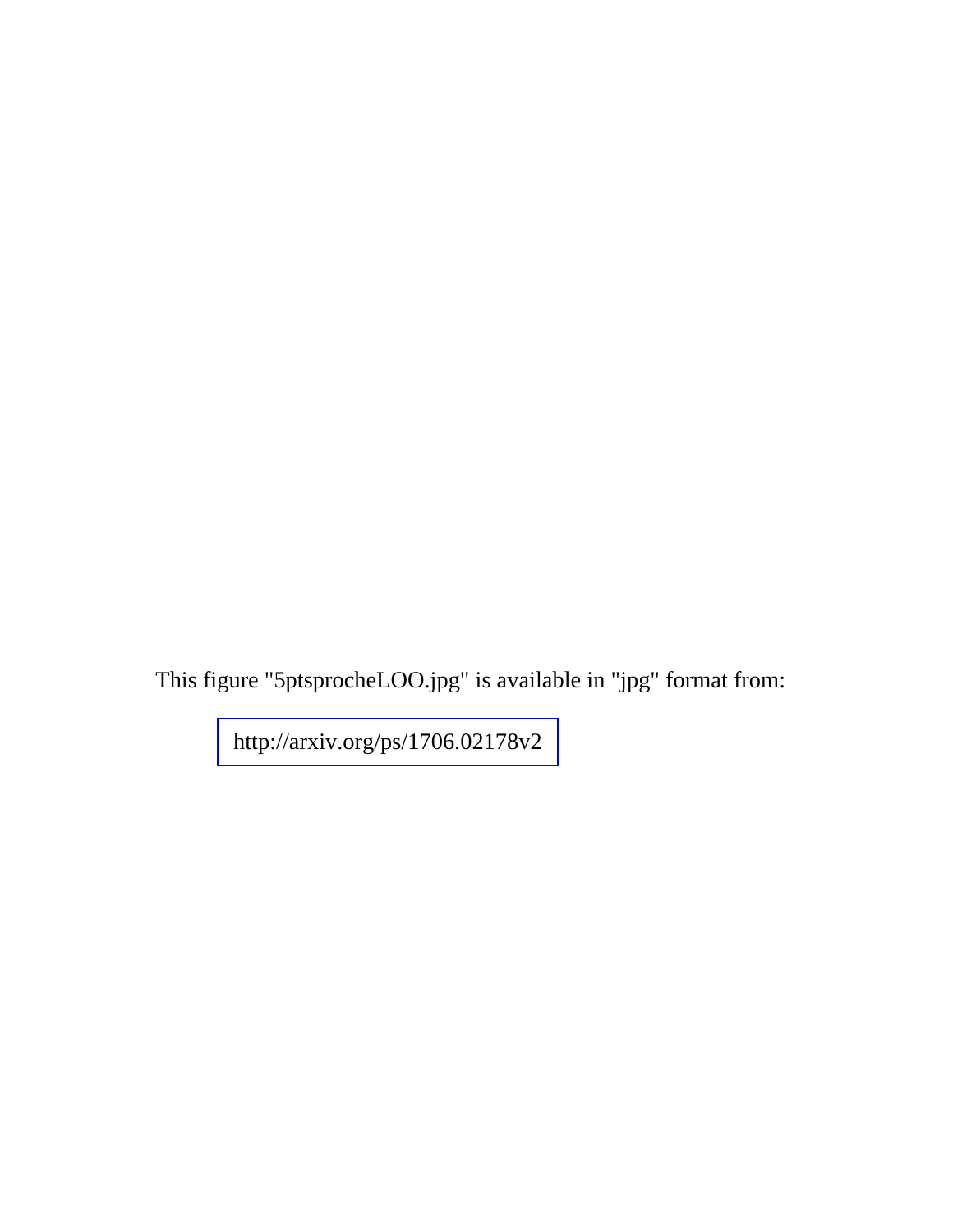This figure "5ptsprochemode.jpg" is available in "jpg" format from: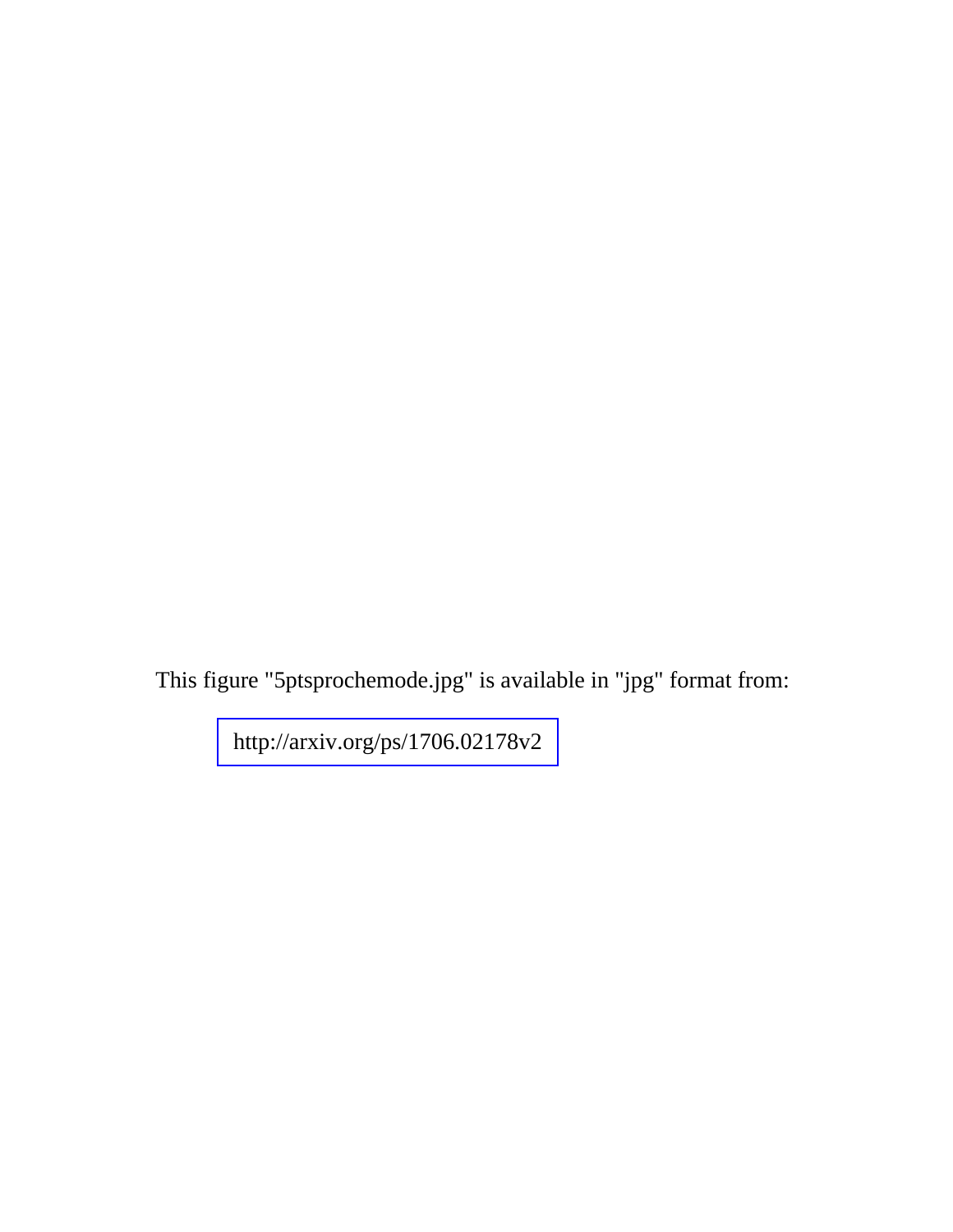This figure "godivaData.jpg" is available in "jpg" format from: